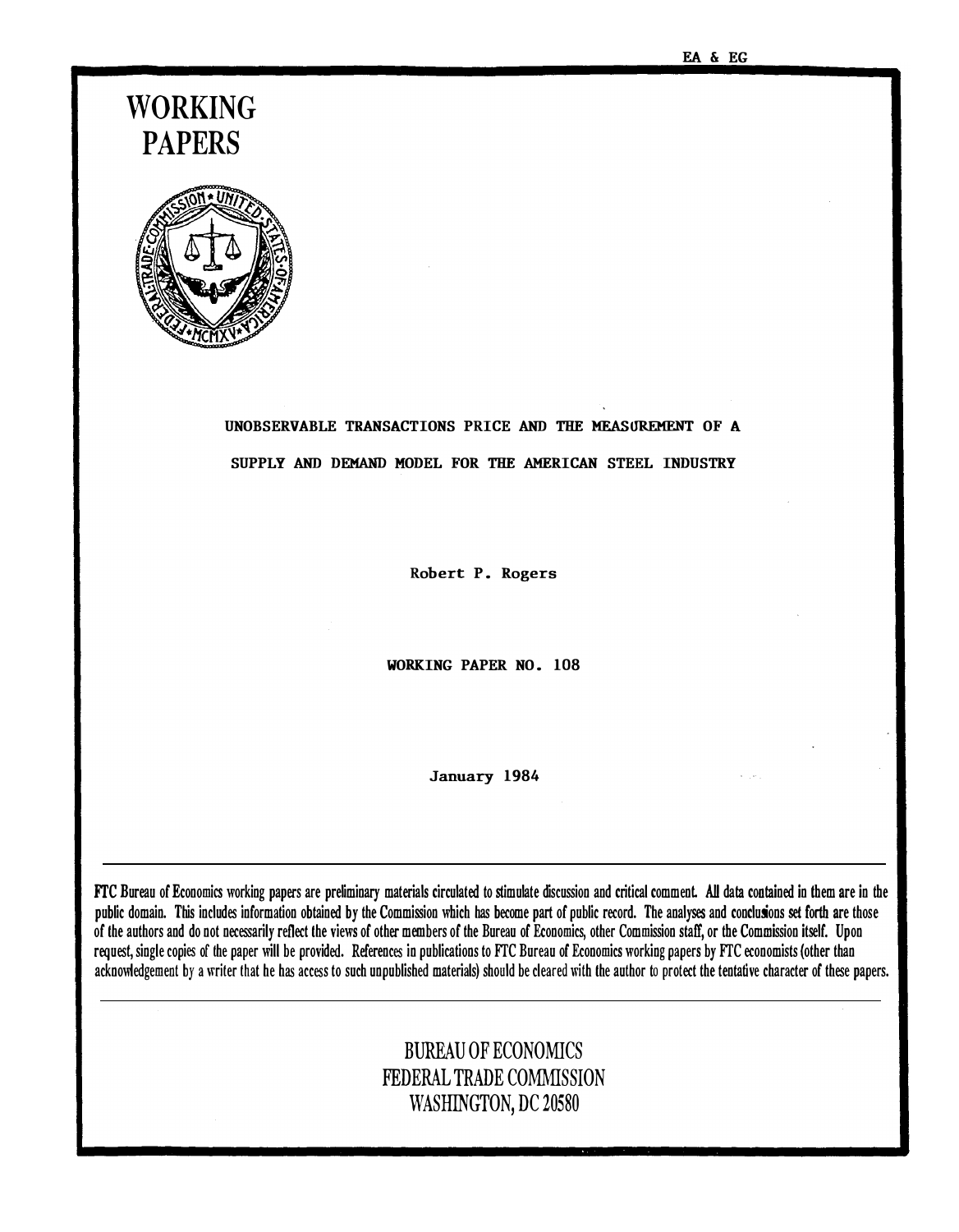**DRAFT** (Please do not quote without permission.)

UNOBSERVABLE TRANSACTIONS PRICE AND THE MEASUREMENT OF A SUPPLY AND DEMAND MODEL FOR THE AMERICAN STEEL INDUSTRY

by

 $\sim 10^{-1}$ 

 $\sim$  100  $\pm$ 

 $\label{eq:2.1} \mathcal{L}_{\mathcal{A}}(\mathcal{A})=\mathcal{L}_{\mathcal{A}}(\mathcal{A})\mathcal{A}(\mathcal{A}).$ 

Robert P. Rogers

Federal Trade Commission

Washington D.C. 20580

December 1983

The views expressed in this paper are those of the author and therefore do not necessarily reflect the position of the Federal Trade Commission or any individual Commissioner.

 $\mathbf{r}$  $\mathcal{L}$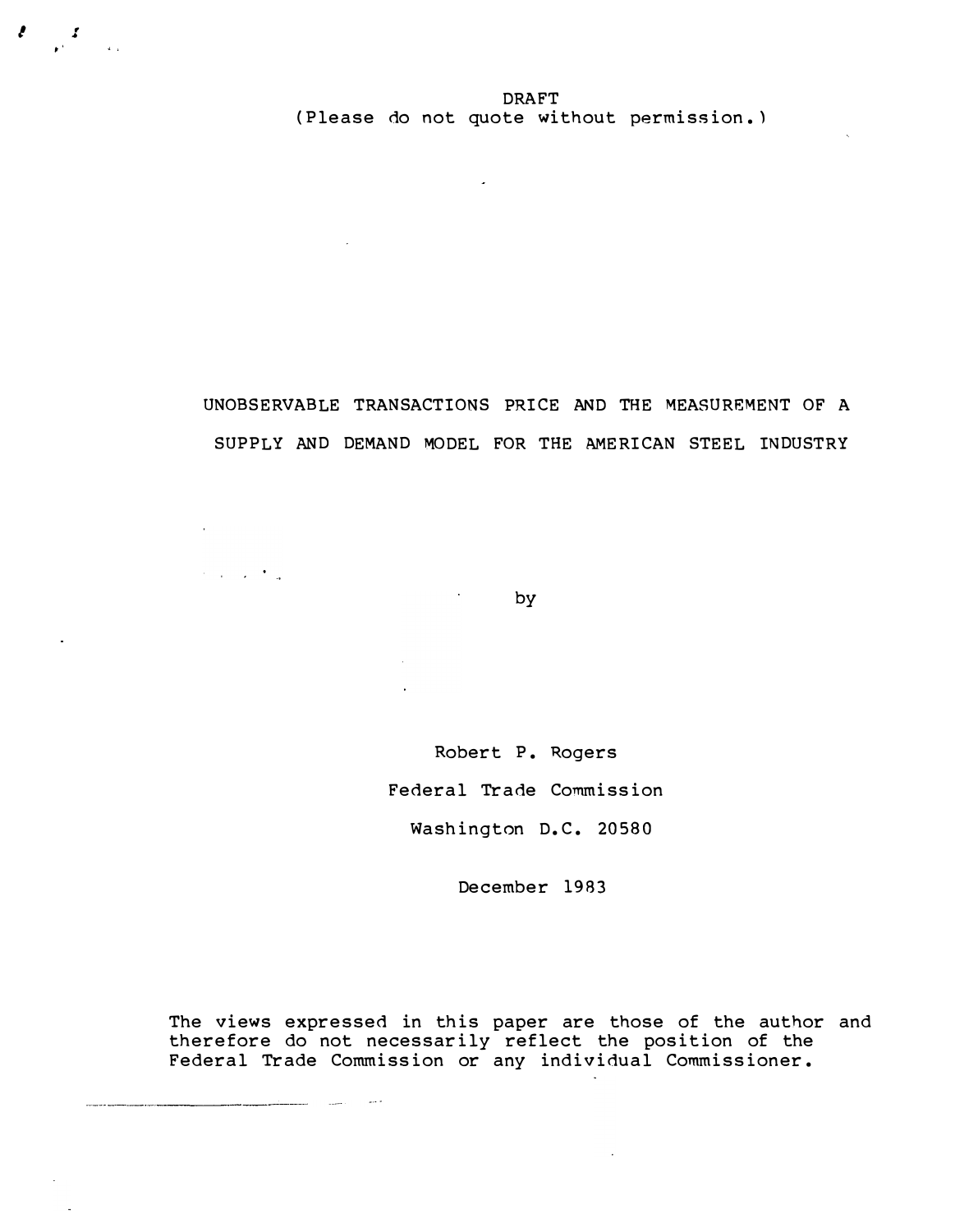$\mathcal{A}^{\mathcal{A}}_{\mathcal{A}}$  and  $\mathcal{A}^{\mathcal{A}}_{\mathcal{A}}$  and  $\mathcal{A}^{\mathcal{A}}_{\mathcal{A}}$ 

 $\label{eq:2.1} \mathcal{L}^{\text{max}}_{\text{max}}(\mathbf{w}^{\text{max}}_{\text{max}}, \mathbf{w}^{\text{max}}_{\text{max}}, \mathbf{w}^{\text{max}}_{\text{max}})$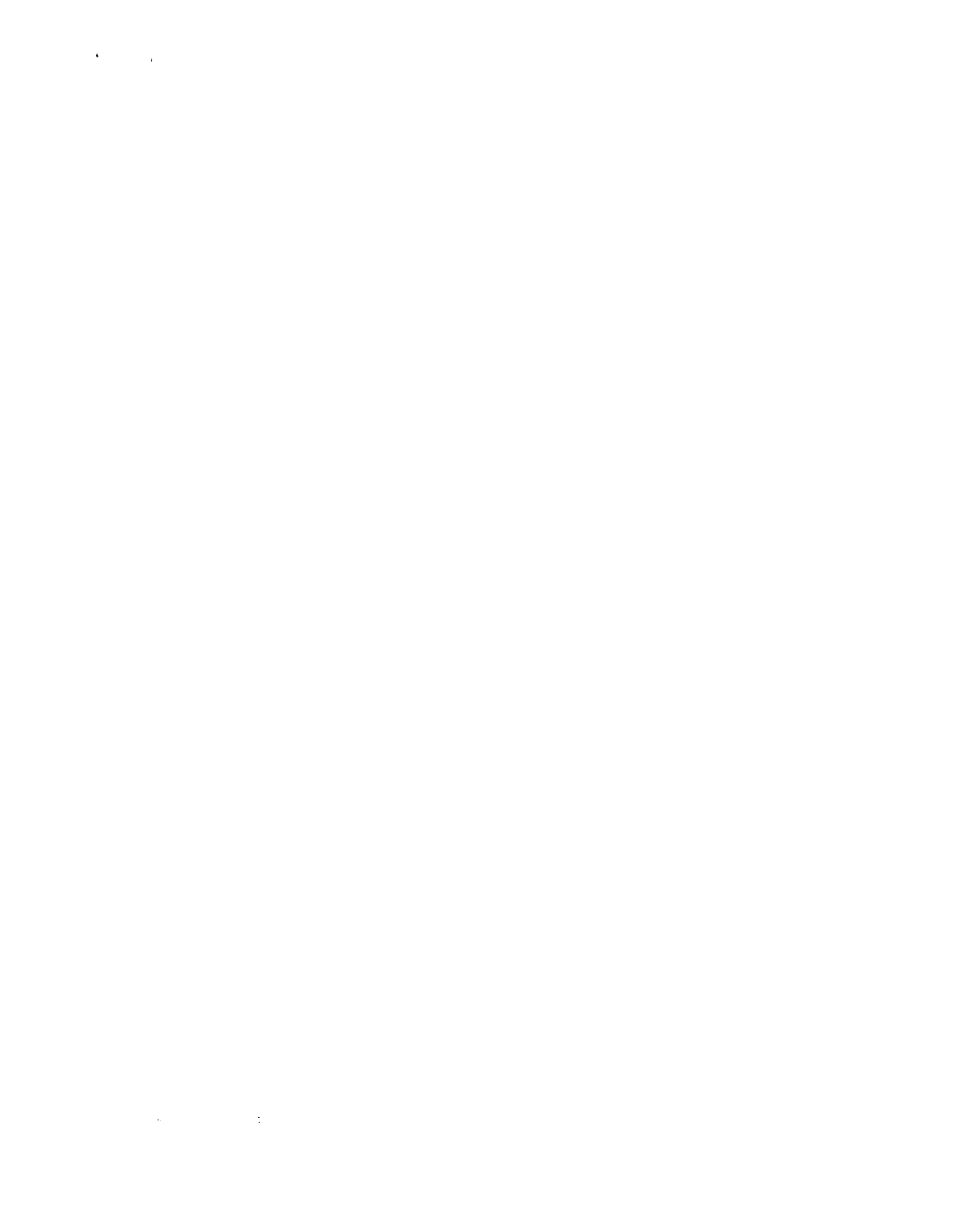## I. Introduction

In this paper a simultaneous supply-and-demand model of the u.s. steel industry for the years 1920 to 1972 will be developed. In the past considerable doubt on the feasibility of such a study has been expressed (Rowley 1971, pp. 64-66), and in recent years very few studies have been done.<sup>1</sup> Rowley thought that the econometric problems were insurmountable citing issues such as multicollinearity and identification. These, however, can be overcome by the standard simultaneous estimation techniques, but one situation cited by Rowley can not be handled by the usual methodology. In times of falling demand, steel firms often give secret price concessions or discounts to some customers. Consequently, since the price indexes often do not reflect actual transaction prices, an errors-in-variables problem exists. Because the errors in the price variable are not independent of the other variables in the model, the usual methods of correcting for the problem cannot be Used. This paper, then, will demonstrate a special instrumental variables techni que to deal with the situation.

Another problem is the oligopolistic nature of the steel industry. Price does not necessarily equal marginal cost, and in order to measure supply some method must be found to account

 $1$  Hekman (1978) measured regional supply and demand curves for the American industry, and Jondrow et al., (1975) did a similar study for the whole industry with special attention to imports; but the latter paper used a very small sample which lacked degrees of freedom.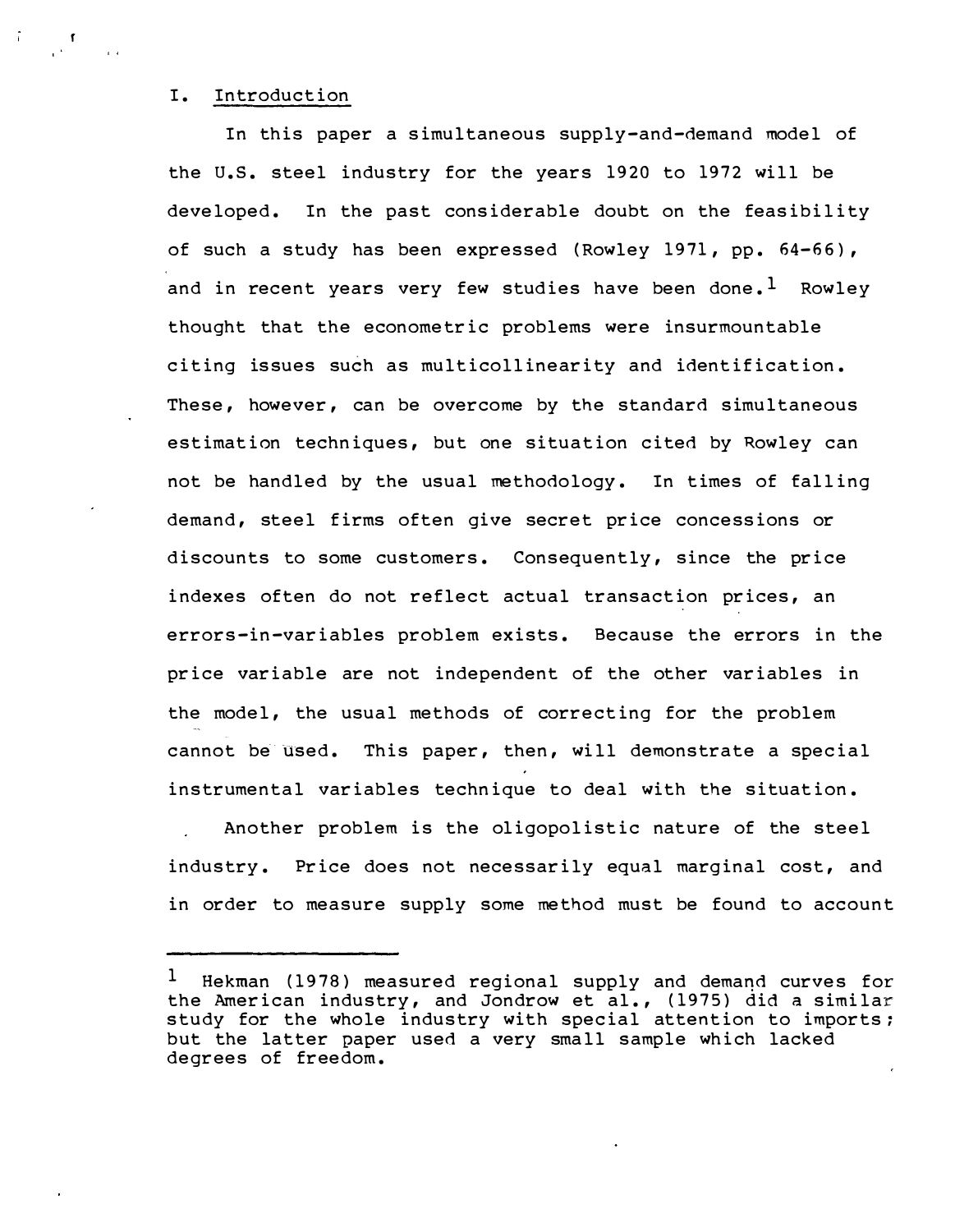for the difference. Here this difference will be subsumed in the constant of the supply relation. By using intercept-dummy variables, account is taken of changes in the structure or conduct of the industry that might affect the price-marginal cost disparity. Since both of the problems discussed above exist in other markets, this study may have a wider application than to just the steel industry.

The next section will set up the supply-and-demand model taking into account the imperfections in the market. In section III we will develop a correction to take into account the errors in the variables, and in section IV the results will be shown and discussed.

#### II. The Supply-and-Demand Model

To develop the model we will first focus on demand conditions and then on supply conditions. While steel products are quite numerous, output in gross tonnage will be used as the quantity variable. for this study. Except for some specialty items, the price and physical composition of the various steel products are quite similar; so this variable probably accurately reflects the production of the industry.

#### Demand

 $\sim 10$ 

Because of its flexibility, a constant elasticity demand curve for steel will be used:

 $Q_d = \alpha P^f$ , II: l

 $f =$  demand elasticity,

$$
-2-
$$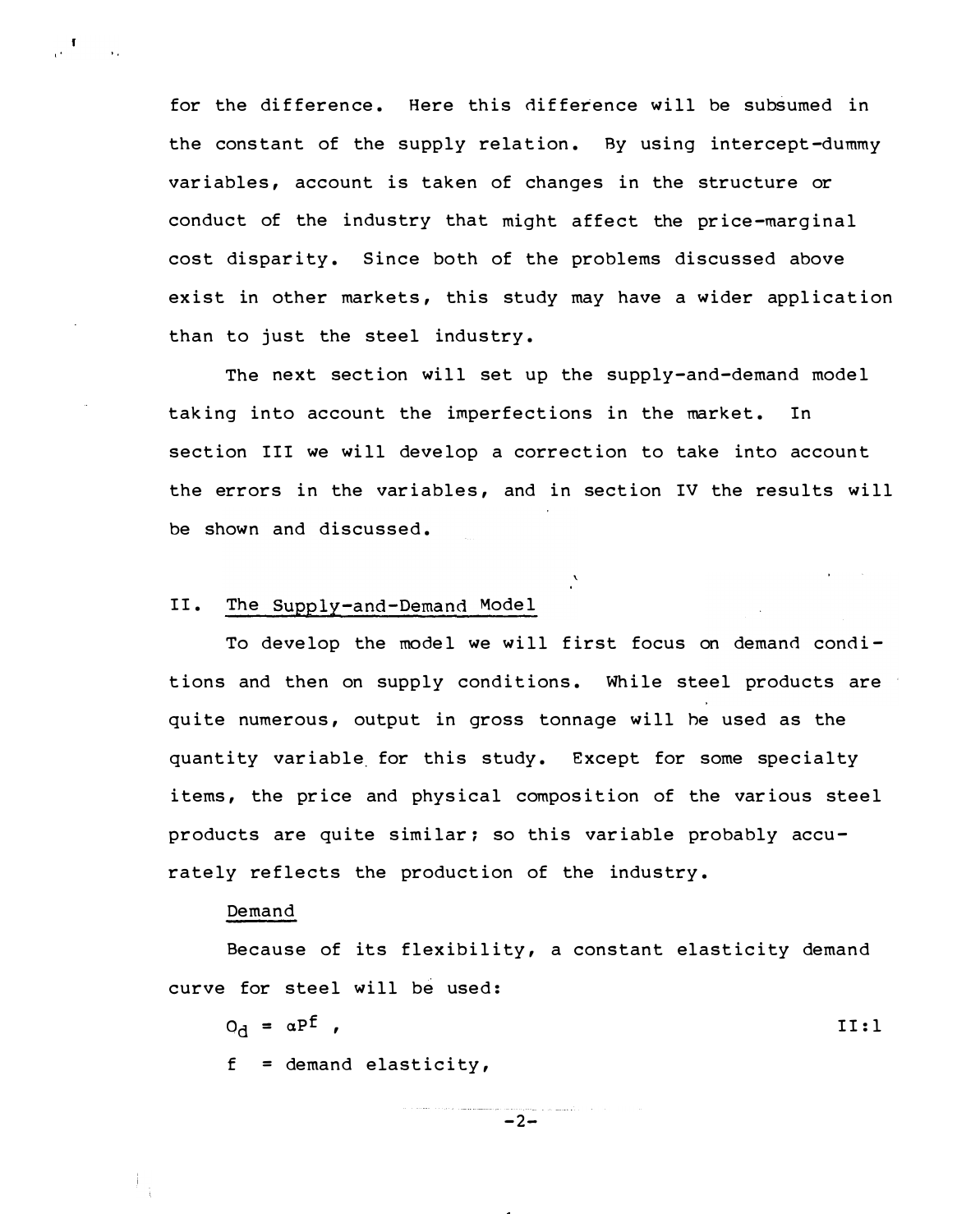- P = deflated composite steel-price index compiled by Metal Statistics 1973, and
- $Q_{\text{d}}$  = the amount of steel consumed in the United States for any year; i.e., apparent consumption which is assumed equal to U.S. production plus imports minus exports.<sup>1</sup>

Two other variables significantly influence the demand for steel: the state of the economy (especially capital spending and manufacturing output) and the price of substitutes. Past empirical work [Hekman 1976, 1978] has shown value-added in manufacturing (net of value-added in iron and steel) to be a good indication of the level of demand for steel, but a similar  $\mathbf r$ variable--an index of total industrial production--will be used because it is available for more years.<sup>2</sup>

Here steel is assumed to be a product undifferentiated as to source of supply. The data source for quantity is American Iron and Steel Institute 1910-1975.

<sup>&</sup>lt;sup>2</sup> This variable, the manufacturing output index compiled by Kendrick (1961 and 1973), is highly correlated with the valueadded in manufacturing (0.997). It is available for more years than is the value-added figure, but one problem is that the change in steel and iron industry output is not netted out. On the other hand, steel and iron account for only about 4 percent of the value added in manufacturing, and the industry does use its own product; so it is not clear that the adjustment is too important.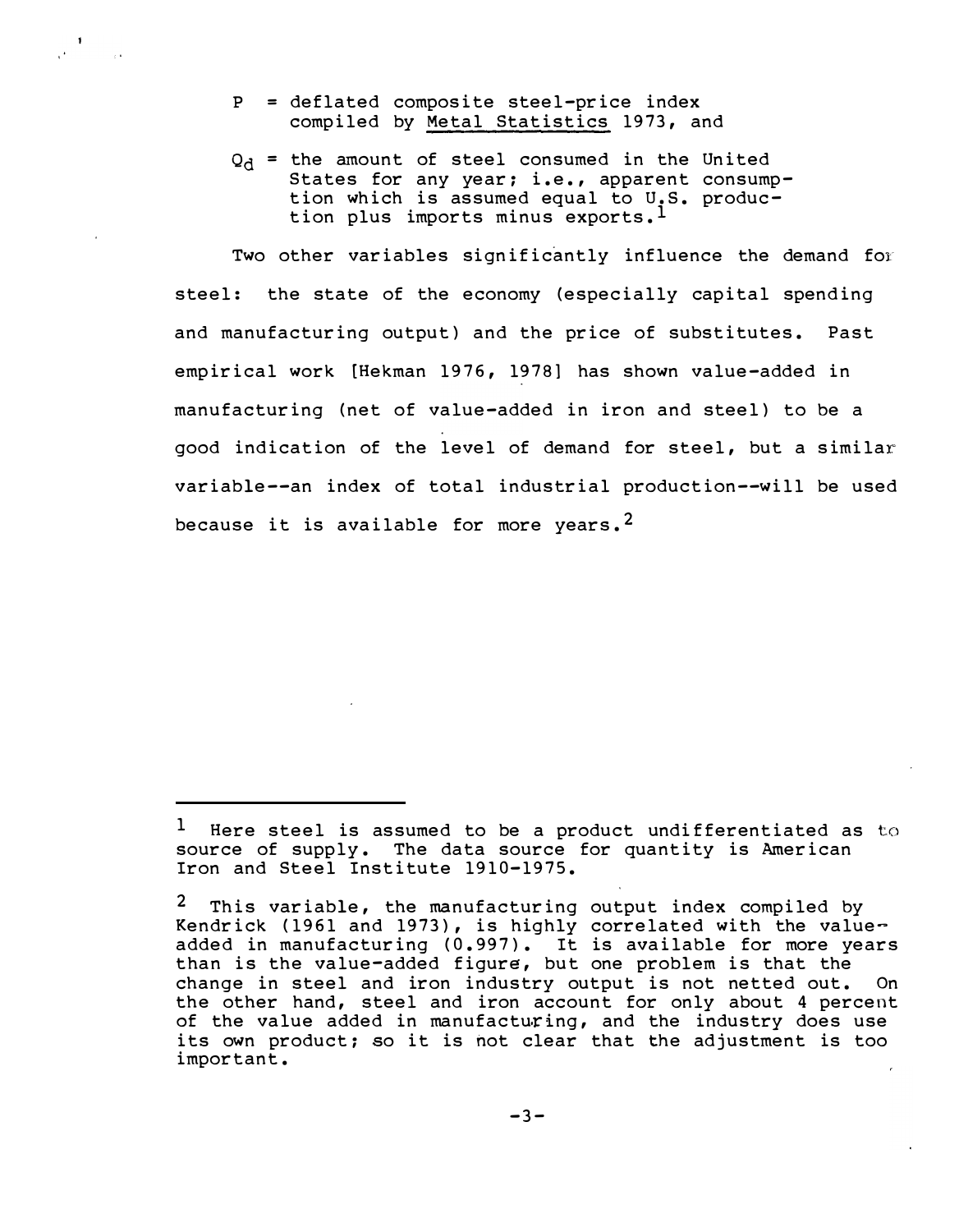The price of nonferrous metals will be used to represent the price of substitutes. Therefore, the demand function is as follows:  $<sup>1</sup>$ </sup>

 $Q_d = b_0 P^f G M A N^b 1 P N F^b 2 e^V$ II:2

where

- GMAN = the index of manufacturing production compiled by Kendrick [1961 and 1973], and
- PNF = deflated price of substitutes, represented by the BLS index of nonferrous metal prices.

For ease of estimation, this function can he put in a log-log form.

 $lnQ<sub>d</sub> = lnb<sub>0</sub> + finP + b<sub>1</sub>lnGMAN + b<sub>2</sub>lnPNF + v$  . II:2a

Two other influences are hypothesized to have affected. the demand for steel. First, the amount of steel used per amount of manufacturing or aggregate GNP has decreased over time.<sup>2</sup> (See Rowley 1971, pp. 68-71). This has happened because of increases in substitutes and the movement of GNP growth, both aggregate and manufacturing, away from steel-using goods.

 $1$  Aluminum is the closest single substitute for steel, but other metals represented in the nonferrous index are also substitutes. So both the aluminum price and PNF were tried in experiments, but PNF usually worked better. Since there are other substitutes, the metal price variables are not completely representative, but the market conditions for the unrepresented substitutes would impinge on the prices of both aluminum and nonferrous metals in general. Therefore, the substitution effects are likely to be adequately captured by the metal price indexes.

<sup>&</sup>lt;sup>2</sup> For instance, between 1929 and 1972 real GNP grew 272 percent and manufacturing output grew 395 percent, while apparent steel consumption increased by only 141 percent.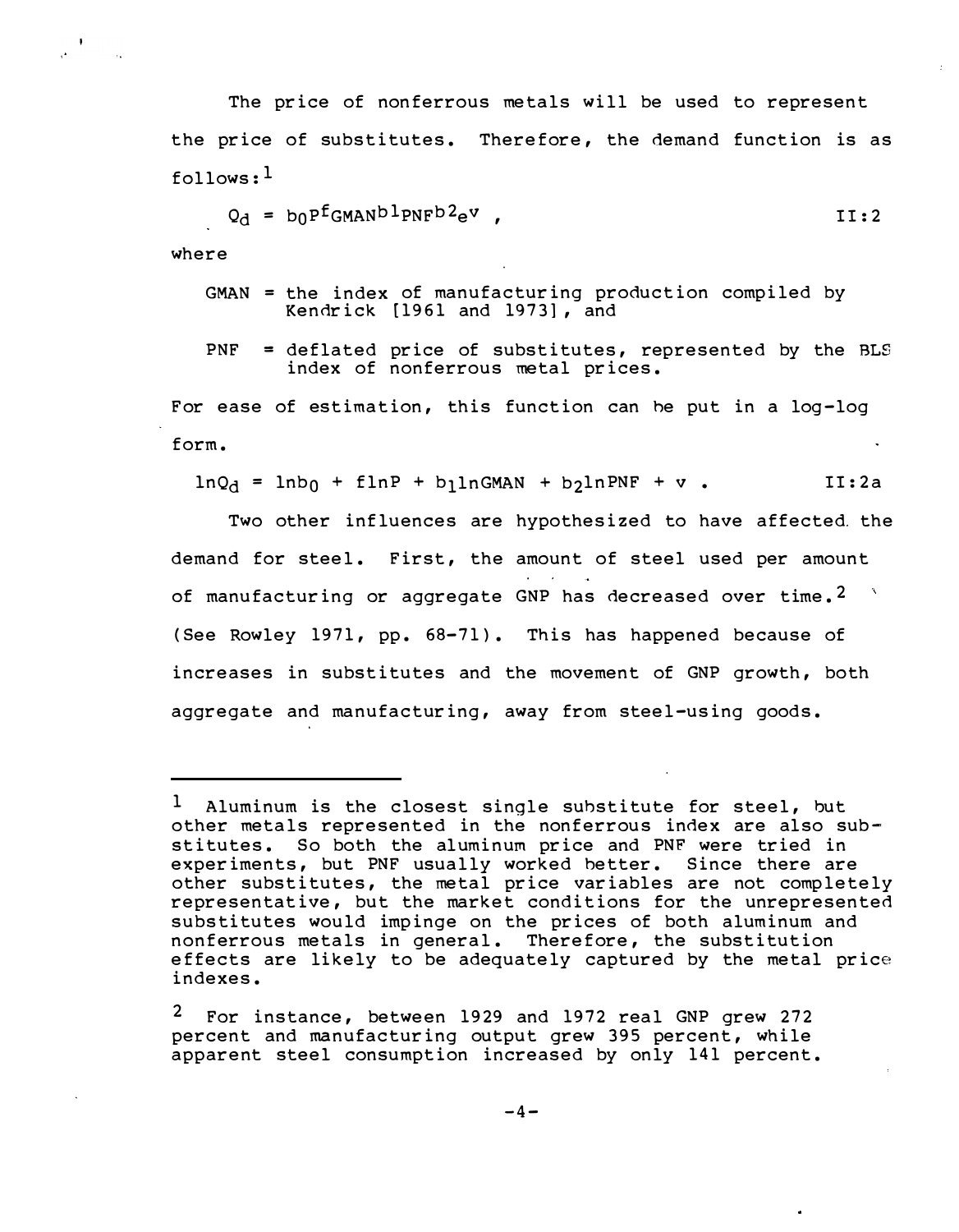Developments in the use of steel not accounted for by the model may have led to this change. Since an appropriate continuous proxy for this change does not seem to exist, an intercept dummy variable will be used:

ID = 1 for the years before 1945 and zero afterwards. The major justification for using 1945 as the break point is the great increase in aluminum capacity brought on by World War II.

The second possible explanation for deviations from the demand function is the Depression. In the model, changes in manufacturing activity are included, but the construction industry was also an important user of steel (18 percent of the total in 1968).. Its activity was especially low during the Depression. Also production in the manufacturing sectors which used steel most intensively (autos and capital goods) decreased disproportionately during the Depression. Therefore a dummy variable, DEP, for the Depression will be included, where

DEP = 1 for the years  $1930-39$  and zero otherwise. To sum up the following model will be used to measure steelindustry demand:

 $lnQ = lnb_0 + flnP + b_1lnGMAN + b_2lnPNF + b_3ID + b_4DEF + v. II:3$ 

Supply

In order to incorporate supply into the analysis, we first show how cost and output are related and then take firm behavior into account. Therefore, an industry supply curve on the assumption of product market competition will first be

 $-5-$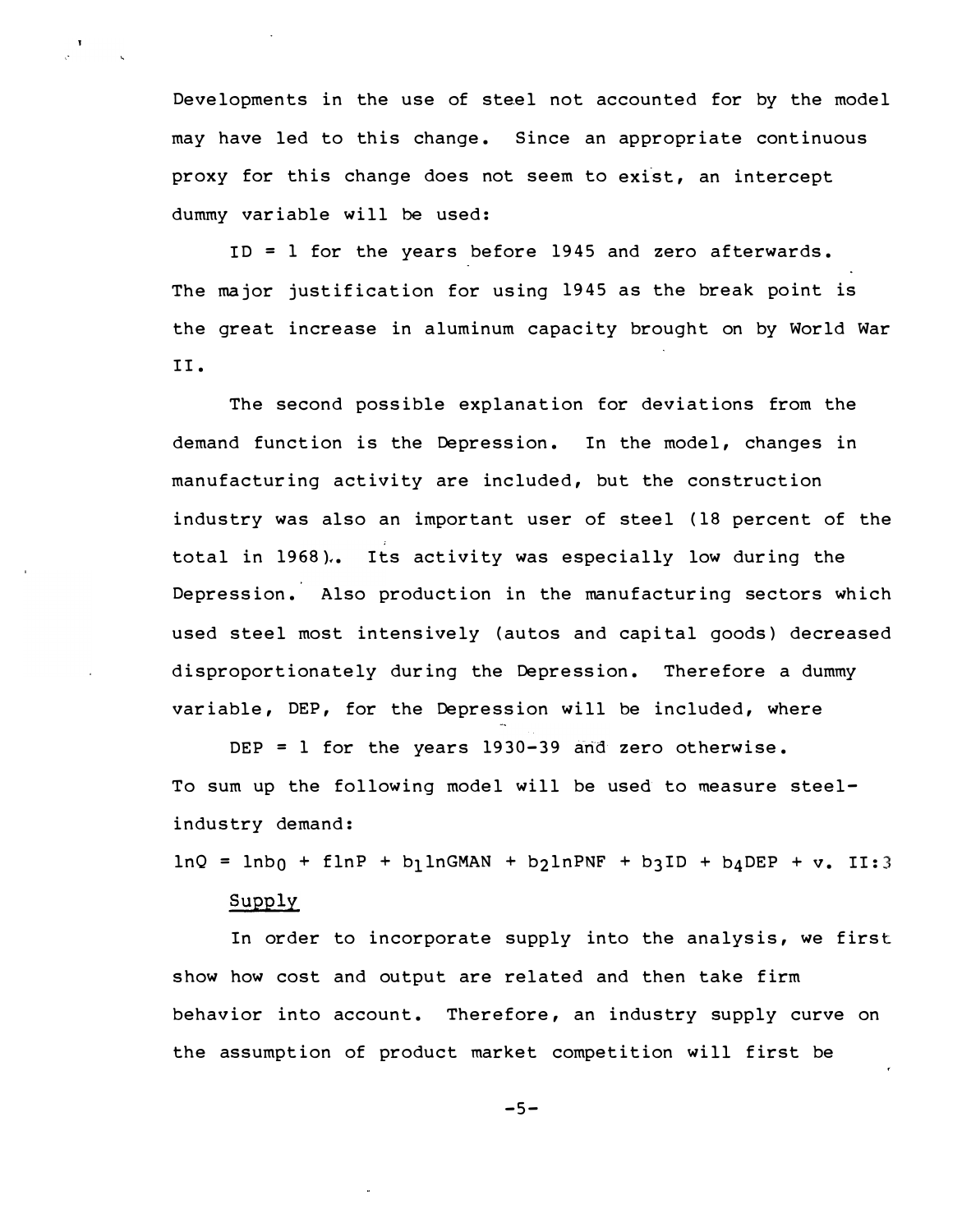derived. To do this, one needs to understand the conditions under which production occurs.

In the production of steel, the following inputs: coal (C), ir on ore (IR ), labor (L), steel scrap (SS), and capital  $(K)$  account for 90 percent of the cost [Hekman 1976, p. 14]. Consequently, the steel production function can be represented as follows:

$$
Q = F(C, IR, L, SS, K),
$$

where  $Q =$  the total tonnage of steel production produced and imported for consumption in the United States, and

> C, IR, L, SS, K represent the amounts of the various production factors used by the industry.  $^1$

Past empirical work on the cost function for steel [Hekman 1978] suggests that a Cobb-Douglas function adequately represents the technology of steel production.<sup>2</sup>

function is less restrictive in that as production rises or falls it is possible for the marginal rates of substitution between inputs to vary without the factor proportions changing <sup>2</sup> Using the less restrictive transcendental log function, Hekman found that in a period roughly corresponding to our sample, the Cobb-Douglas specification fit the data for the supply functions of the three major steel-producing areas of the country. The Cobb-Douglas function is a special case of the transcendental log production function. The transcendental (See Christensen and Greene 1976.)

 $-6-$ 

Ť,

<sup>&</sup>lt;sup>1</sup> Here we assume that imports are produced by about the same methods and inputs as domestic steel. In the early part of our period, this probably was not true, but imports were small. In the later part of the period when imports became significant, world markets definitely developed in coal and iron ore and probably also in scrap and capital. This writer does not believe that differences in the input markets will badly distort the results because changes in many of the factor prices such as those for capital and labor are highly correlated across nations.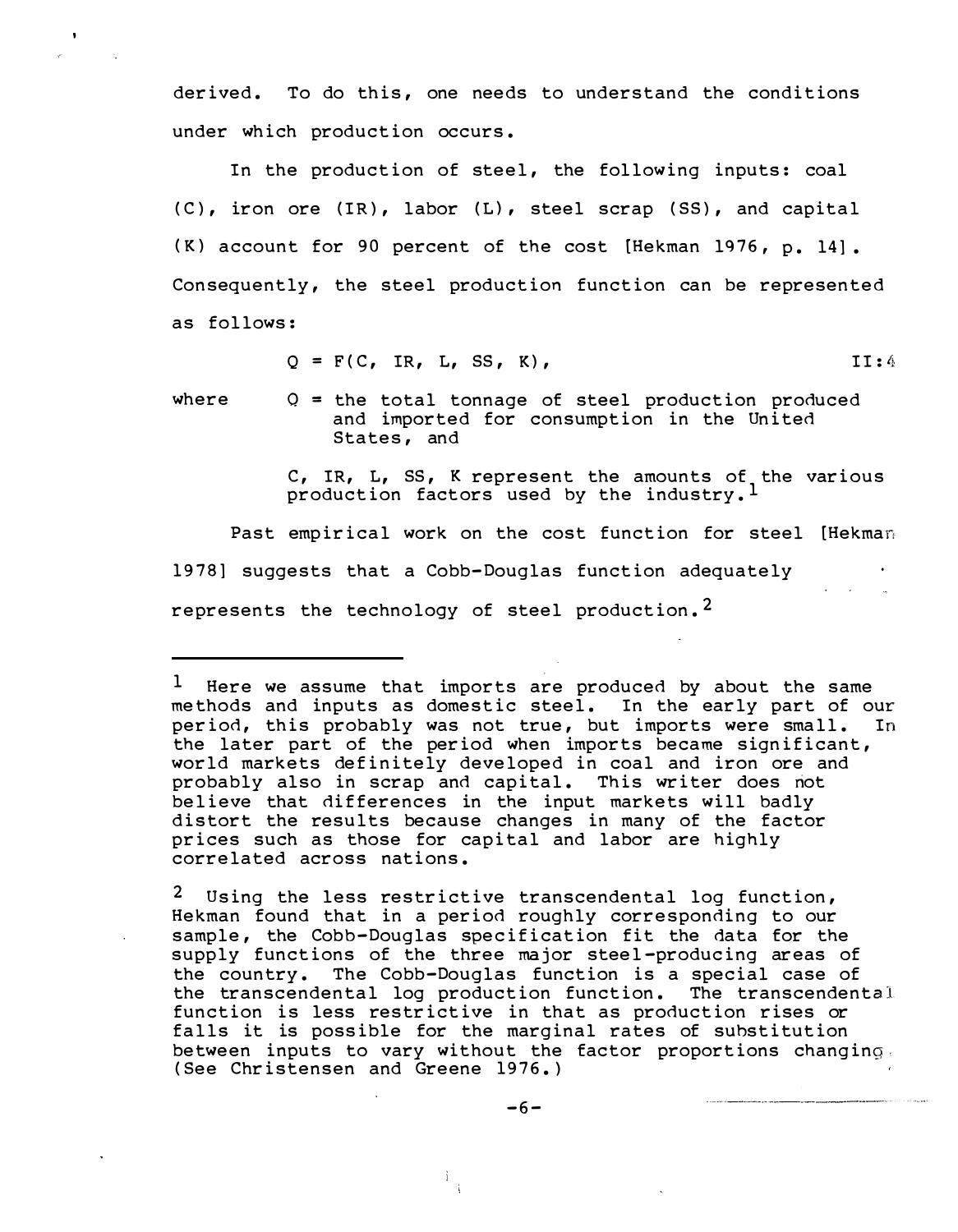Some modifications are required for our purposes. First, since our analysis involves a long time period, technological change should be taken into account. This phenomenon can be modeled by introducing a time variable, T, as follows:

 $Q = AT(t)d1cBI_{IR}B2LB3SSB4KB5e^u.$ Technological changes tend to be incremental in this industry; so a continuous time variable would seem appropriate.<sup>1</sup>

Also, one has to consider that in the short run, some types of capital cannot be varied, and short run demand conditions often dictate an immediately planned output not equal to the maximum allowed by the amount of available fixed capital. The best way to account for this phenomenon is to consider the fixed capital a separate factor of production; here it will he referred to as K<sub>F</sub>. (See Caves, Christensen, and Swanson 1979 for a similar treatment.) Therefore, equation II:5 becomes:

 $Q = AT^{d1}CB^{1}IRB^{2}L^{B3}SSB^{4}K^{B5}K_{F}B^{6}e^{u}$ . II: 6

From this function, we can derive a cost function. It can be shown that given certain regularity conditions, the average cost function is the dual of the production function. (See Diewert 1974; Varian 1978, pp. 34-4A; and Nerlove 1965, pp. 100-31.)

In further developing the cost model, however, problems exist with  $K_F$ , fixed capital. At any given time it does not

 $-7-$ 

 $^1$  For examples of its use, see Solow [1957] and Christensen, Jorgenson, and Lau [1973].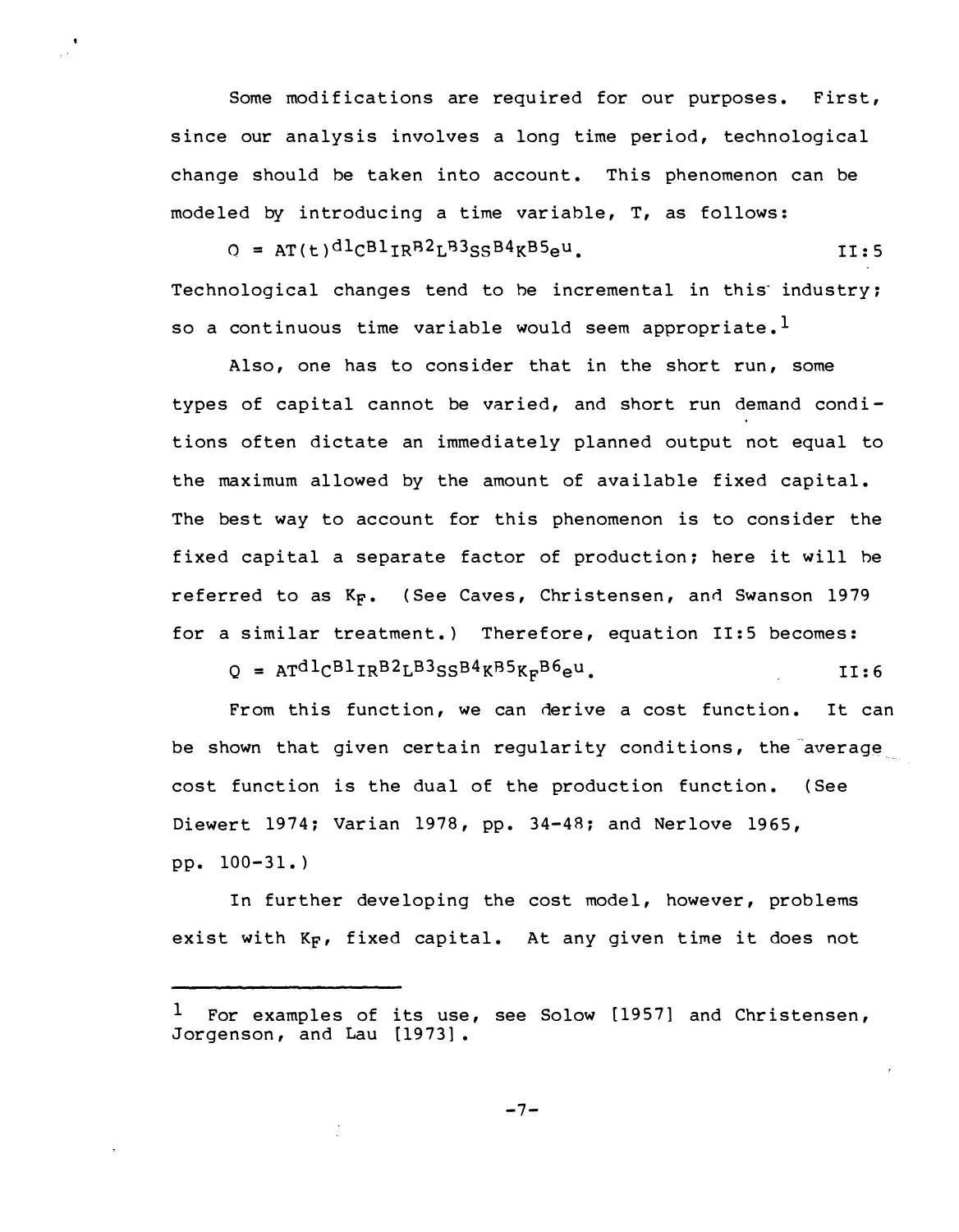vary; therefore its price cannot affect immediate costs. But ch anges in the amount of Kp over time will alter the level of. total and average cost. To account for this situation a measure of the stock of the fixed capital should be included in the cost function. {See Caves, Christensen, and Swanson, 1981 and Lau, 1976). No good measure of the amount of  $K_F$  is available; so we resort to a proxy variable. Given the available data, the best proxy is steel-furnace capacity.<sup>1</sup> When all the input prices are included in the cost function, the following Cobb-Douglas equation results:

TC =  $C_0Q^C1$  T<sup>C2</sup> CAP<sup>C3</sup> P<sub>C</sub><sup>C4</sup> P<sub>TR</sub><sup>C5</sup> P<sub>T</sub><sup>C6</sup> P<sub>SS</sub><sup>C7</sup> P<sub>K</sub><sup>C8</sup> e<sup>u</sup>, II:7 where

 $TC = total cost for the industry,$ 

- $T = T$ , a variable representing technological change which takes on the value 1 in period 1 and rises to t in period t,
- $CAP = steel$  furnace capacity for the industry [American Iron and Steel Institute 1916-60, and Bosworth 1976] •
	- $P_{\Gamma}$  = price index for coal [Bureau of Mines 1960-73],
- $\texttt{P}_{\text{IR}}$  = price index for iron ore [<u>Iron Age</u> 1916-75]**,**

 $1$  It is not totally representative, but it is available for the entirety of the sample. In addition, many people would consider capacity endogenous. While capacity usually changes due to factors outside of shortrun conditions, these conditions can impinge on the decision to alter capacity. This could lead to measurement biases because the CAP variable would be influenced by the exogenous variables in the system. But the  $CAP_i$  variable used here is for the beginning of the year so the conditions reflected by the current regression variables would not have yet affected it.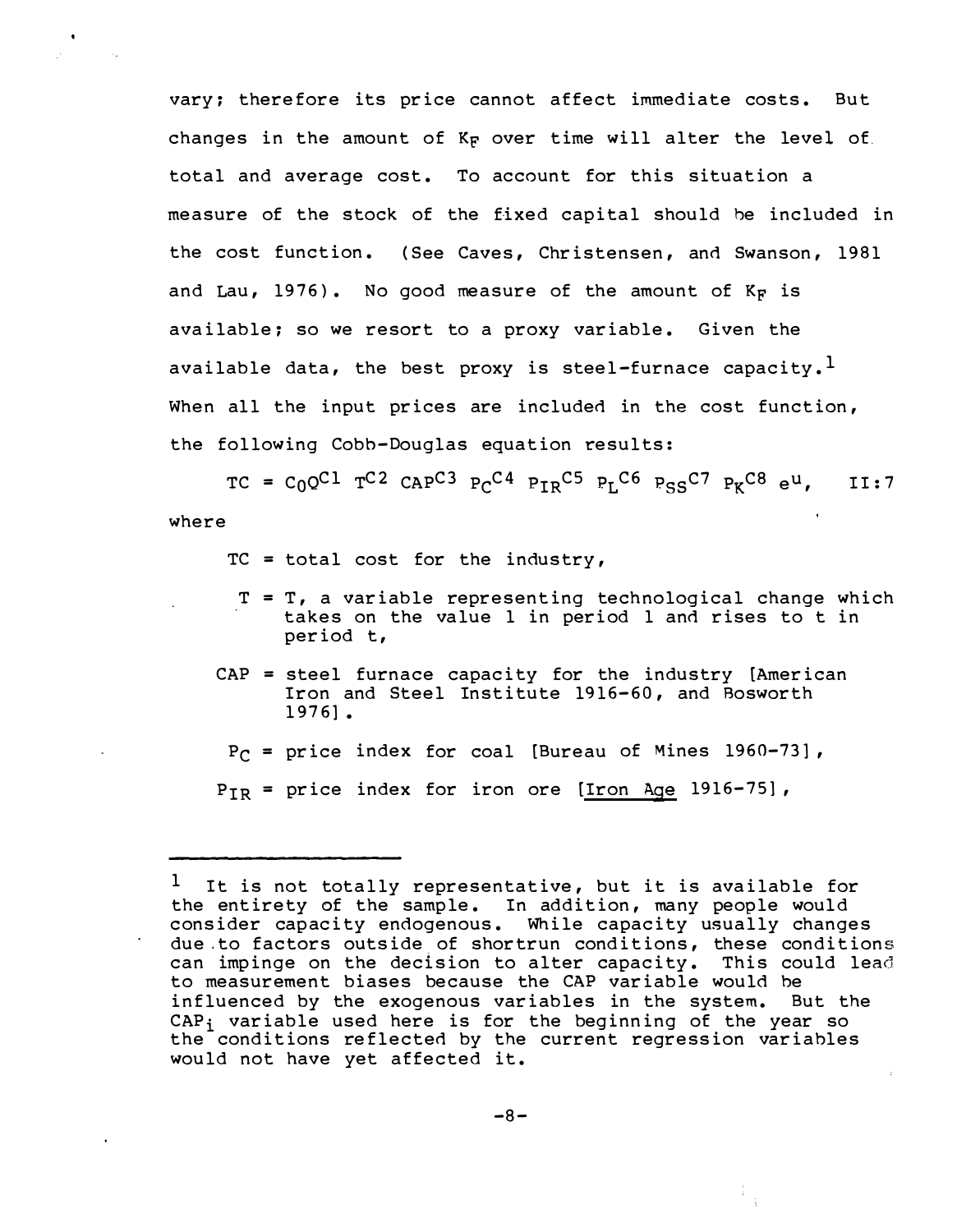P<sub>SS</sub> = price index for steel scrap [<u>Iron Age</u> 1955-73], and  $P_{L}$  = price index for labor [Bureau of the Census 1947-73],

 $P_K$  = price index for capital, taking into account both equipment cost and interest [Bureau of the Census 1975 and Moody's 1975].

 $u = multiplicative residual term.$ 

( $P_K$  is included in the function because there are types of capital that can be varied.)

For a competitive industry, the supply curve equals the marginal cost curve which can be derived as follows:

$$
MC = C_1TC/Q. \qquad \qquad \text{II}:8
$$

So a log-log MC equation would thus be:

$$
InMC = Inc1 + Inc0 + (C1-1)lnQ + C2lnT + C3lnCAP \t II:9
$$

+  $C_4$ lnP<sub>C</sub> +  $C_5$ lnP<sub>IR</sub> +  $C_6$ lnP<sub>L</sub> +  $C_7$ lnP<sub>SS</sub> +  $C_8$ lnP<sub>K</sub> + u. Here the constant,  $lnC_1$  +  $lnC_0$ , can be collapsed into one term,  $C_{00}$ , and  $(C_1-1)$ , into  $CM_1$ .

A model of perfect competition is not accurate, however, since steel is an oligopolistic industry. Therefore, price will not equal marginal cost; rather it is generally marked up over that  $cost.$ <sup>1</sup> Price, then, can be related to the industry MC as follows:

 $P = (1 + m)MC$ , II:10

'.

where m = the percentage markup divided by 100.

 $1$  In such industries, the traditional supply function which is independent of demand conditions does not really exist. So here the discussion is actually referring to the amount supplied at any given price under a given set of demand, market structure, and behavior conditions. This concept can be called a quasi-supply relation.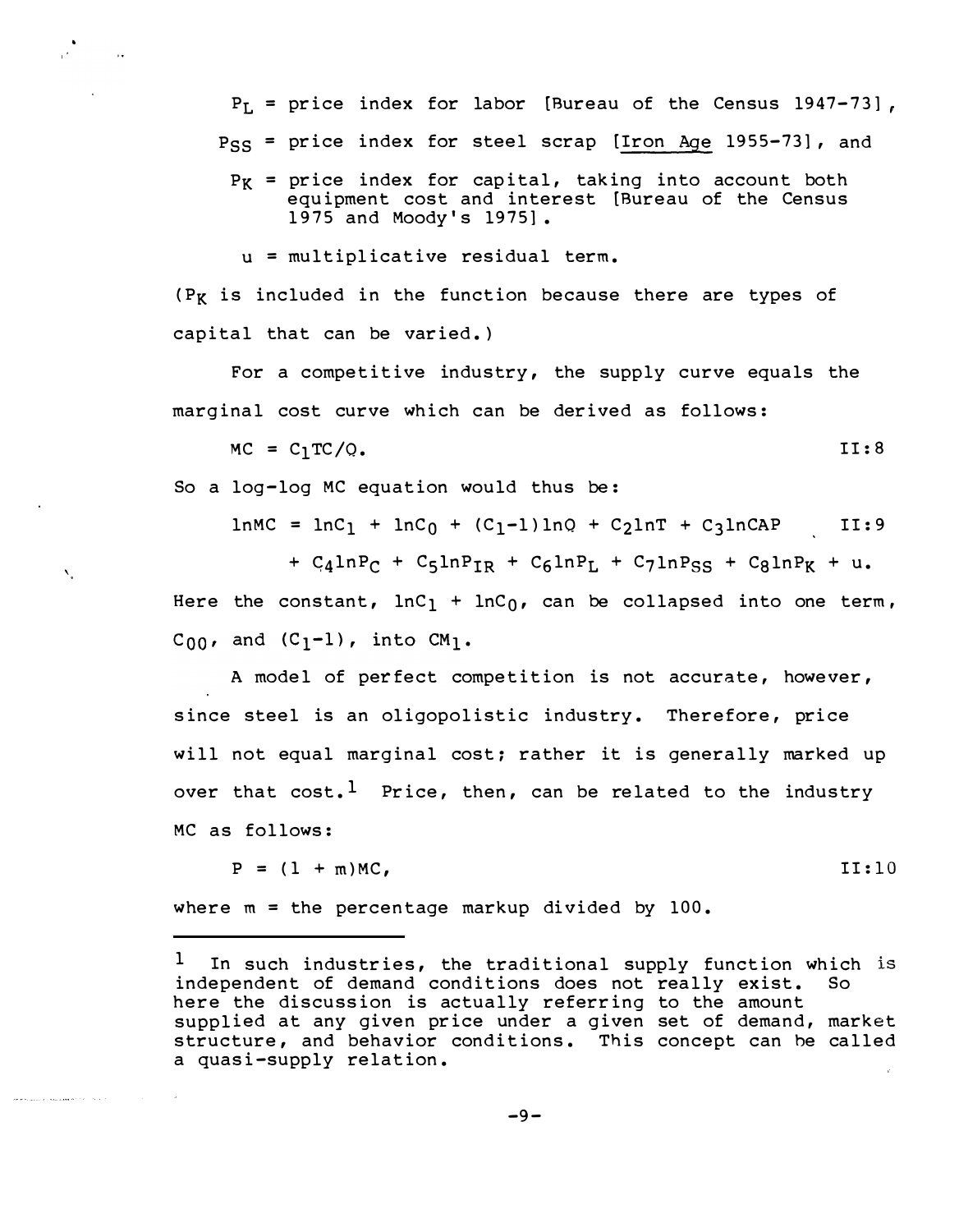Before this equation can be estimated, we must find a method to adjust the model for variations in this markup, but these changes cannot be readily predicted. One way to attack the problem would be to hypothesize how the underlying conditions determining the markup might have changed over time.<sup>1</sup>

The literature suggests that over time institutional developments occurred that might have led to radical changes in steel-firm conduct. One watershed would be the ostensible demise of the basing-point pricing system in  $1948$ . Hekman  $[1978]$ found that this change led to lower prices, other things equal. $^2$ 

A second change seems to have occurred around 1960. [For discussions of the change see Mancke 1968, Rippe 1970, and Tarr's analysis in the FTC Staff Report 1977]. The combination of increased imports and market-share deterioration hy u.s. Steel apparently led to a more competitive environment.

Evidence also indicates that at least some firms acted more independently during the depression in the 1930's than

An ideal methodology would be to find the variables that directly af fect the steel firms' behavior and put them in a third simultaneous equation determining markup. The theory, however, is not clear on just what variables would appear in such a function, and probably many of those variahles would not be available for our sample period. An obvious candidate for inclusion in this equation would be a measure of market structure such as concentration.

This system was in effect in various forms in the steel industry from about 1900 until the FTC cement decision in 1948. (F.T.C. vs. Cement Institute et al., u.s. 683, pp. 712-21, 1948).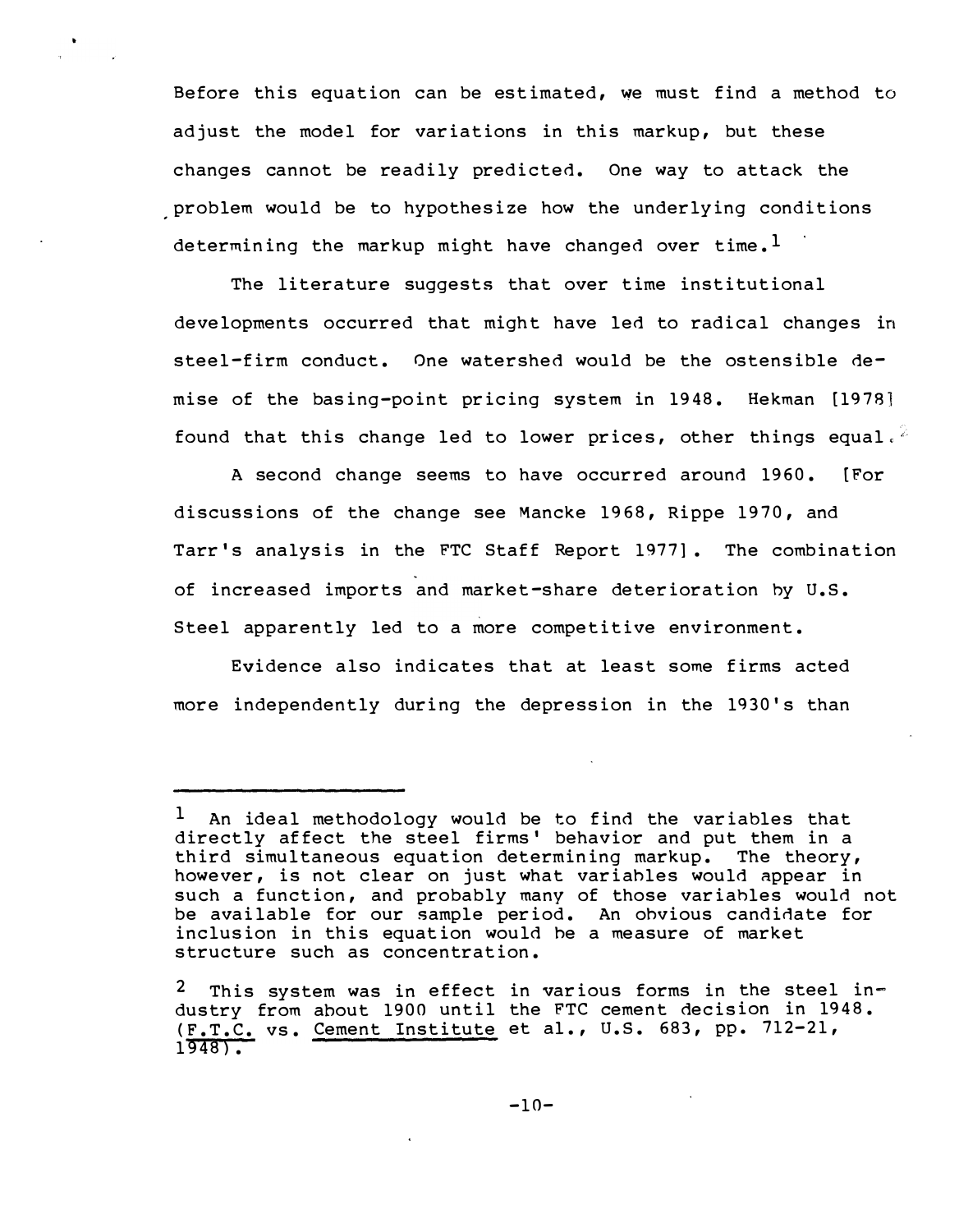they did before and later. (See Weiss 1971, pp. 177-79 and Daugherty, De Chazeau, and Stratton 1937, pp. 667-71.) The economic conditions of the industry may have led to a weakening of any leadership position by U.S. Steel, the largest firm, or of any collusive scheme among the larger firms. Consequently, we will hypothesize that the markup determining mechanism in the 1930's could have been considerably different from that of the other periods in the sample.

Since the markup of price over cost  $(m in II:10)$  is embedded in the constant, a way to parameterize the changes in expected markup would be to add intercept-dummies for the times when the institutional environment might have changed. Therefore the following function is hypothesized:

 $lnP = lnC_{000} + CM_{1}lnO + C_{2}lnT + C_{3}lnCAP + C_{4}lnP_{C} + C_{5}lnP_{TR}$ +  $C_6$ lnP<sub>L</sub> +  $C_7$ P<sub>SS</sub> +  $C_8$ lnP<sub>K</sub> +  $C_9$ D<sub>1</sub> II: 11 +  $C_{10}D_2$  +  $C_{11}DEP$  + u

where  $\ln C_{000}$  =  $\ln(1+m)$  +  $\ln C_1$  +  $\ln C_0$ , the intercept implied by equations  $II: 9$  and  $II: 10$  less the appropriate dummy values,

 $CM_1 = C_1 - 1$ ,

 $D_1 = 1$  for the period before 1949 when the hasing point price system was in effect, and 0 otherwise,

 $D_2 = 1$  for the period before 1960, and 0 otherwise,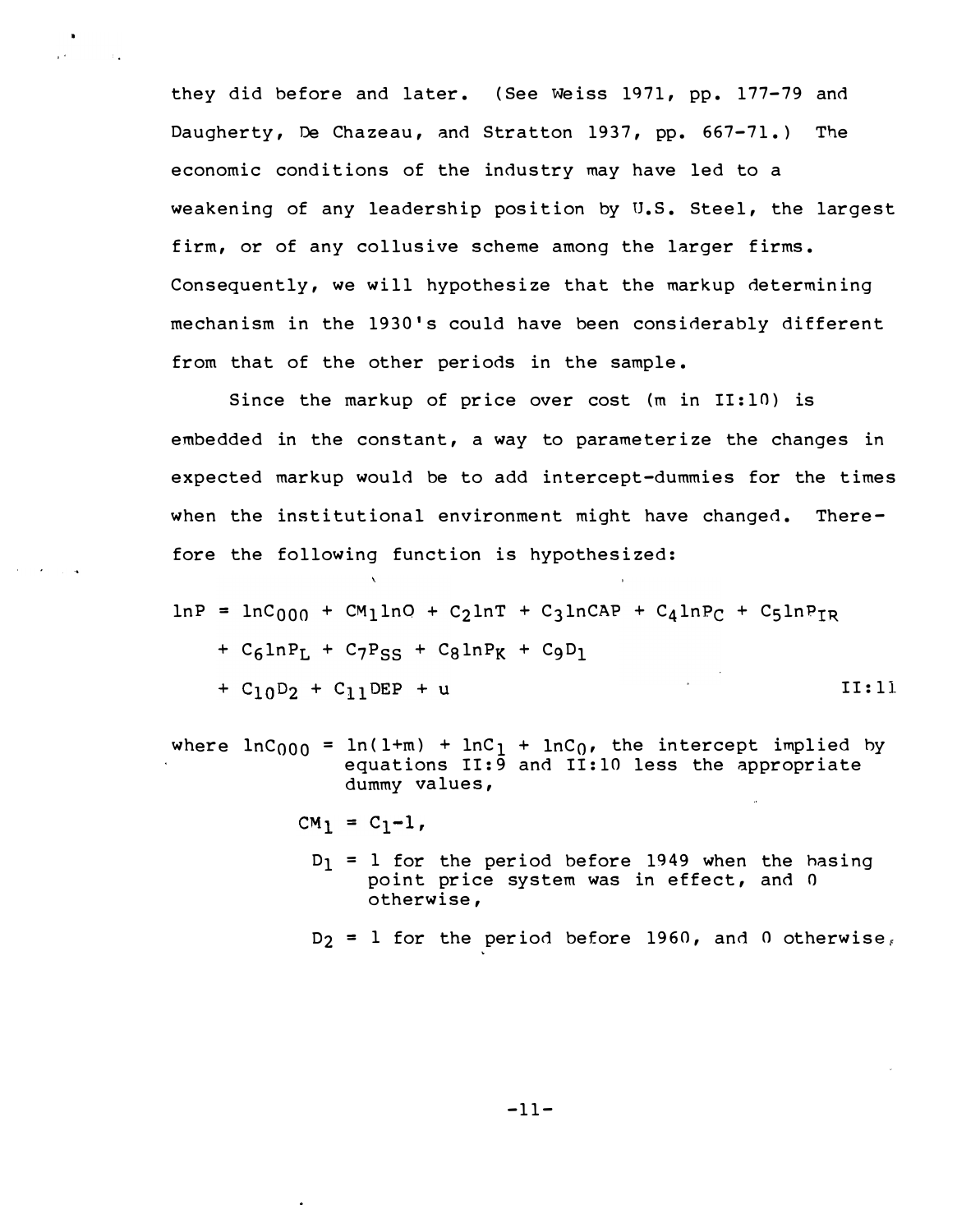#### $DEF = 1$  for the period 1930-39, the years of the Depression, and 0 otherwise.<sup>1</sup>

It is convenient for the analysis below to recast this equation as follows.

 $lnQ_S = g_0 + g_1 lnP + g_2 lnT + g_3 lnCAP + g_4 lnP_C$  $+$  g<sub>5</sub>lnP<sub>IR</sub> + g<sub>6</sub>lnP<sub>I</sub><sub>L</sub> + g<sub>7</sub>lnP<sub>SS</sub> + g<sub>8</sub>lnP<sub>K</sub> II:12

 $+$  g<sub>9</sub>D<sub>1</sub> + g<sub>10</sub>D<sub>2</sub> + g<sub>11</sub>DEP + w

This equation derived by solving II:ll for Q shows the quantity supplied at a given price. Since the relationship is simultaneous the equation can be estimated for either Q or P.

As developed so far, we have a simultaneous-equation system consisting of II:3 and II:12. From these equations estimates of the demand and supply functions can be made. To use certain efficient estimation techniques, namely Two and Three Stage Least Squares, the reduced form estimate for P must be found. It is as follows:

 $lnP = \gamma_0 + \gamma_1 lnGMAN + \gamma_2 lnPNF + \gamma_3 ID + \gamma_4 lnT + \gamma_5 lnCAP + \gamma_6 lnP_C$ 

 $+ \gamma$ 7lnP<sub>IR</sub> +  $\gamma$ 8lnP<sub>I</sub> +  $\gamma$ 9lnP<sub>SS</sub> +  $\gamma$ <sub>10</sub>lnP<sub>K</sub>

 $+ \gamma_{11}D_1 + \gamma_{12}D_2 + \gamma_{13}DEP + w.$ II: l3

With this equation, the above mentioned techniques can be used to estimate equations II:3 and II:12.

 $1$  The institutional influences accounted for by the dummies were in many periods operating at the same time. For instance, during the thirties, the depression years, the basing-point price system was in effect; so both influences impinged on the steel market. To illustrate, other things equal, the expected difference between price in 1935 and in 1925 would be  $C_{11}$ , but the difference between 1935 and 1955 when the basing-point pricing system was no longer in effect would be  $C_{11} + C_{9}$ .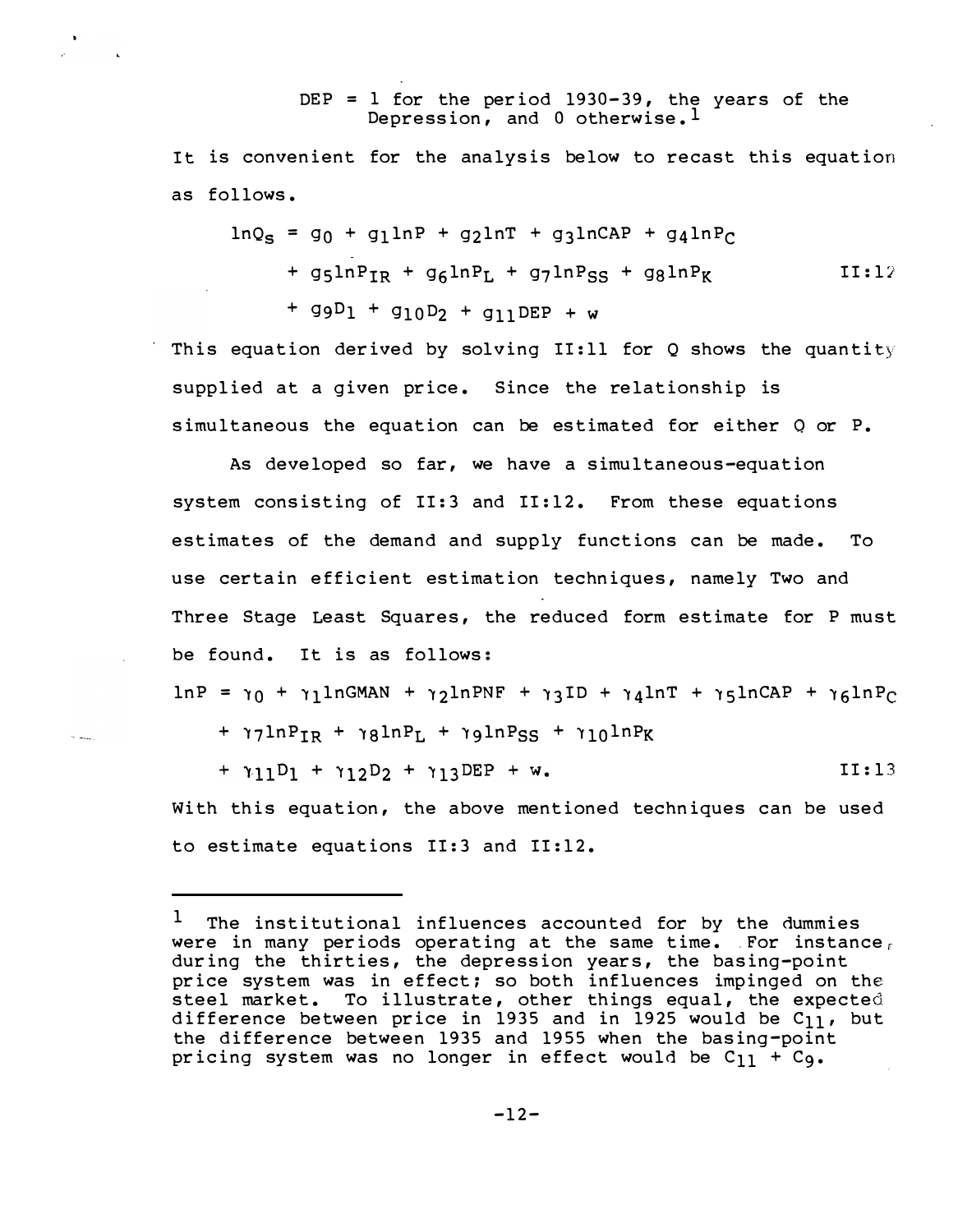### III. Published Prices and Transaction Prices

The above model would be adequate for our purposes if the available data were reliable, but the published steel prices upon which the composite indexes are based may not accurately reflect the actual transaction prices. The source used, the price index published by American Metal Markets, is an average of a large number of prices for many different steel products. Within most of the products are a number of grades or variations on quality. All these products and grades would have different prices. Also, the actual price of the product can depend on the location of the buyers and sellers. While ostensibly transportation costs are reflected in the price, often steel firms will absorb them. So at any given time, a ' ' ·• steel-price index is an average of prices for many products and subproducts for customers at a large number of locations.

Price discrimination complicates the problem further. The demand elasticities of given customers for a given firm's products vary. Some customers, due to location, can purchase steel from a larger number of mills than can others. Some buyers use their steel in a process where the substitution of other products is possible and cheap. Some users purchase so much steel that sellers would readily give them a lower price lower than could be explained by any difference in handling costs. The very largest customers, such as auto companies and heavy-equipment manufacturers, have the option of building

 $-13-$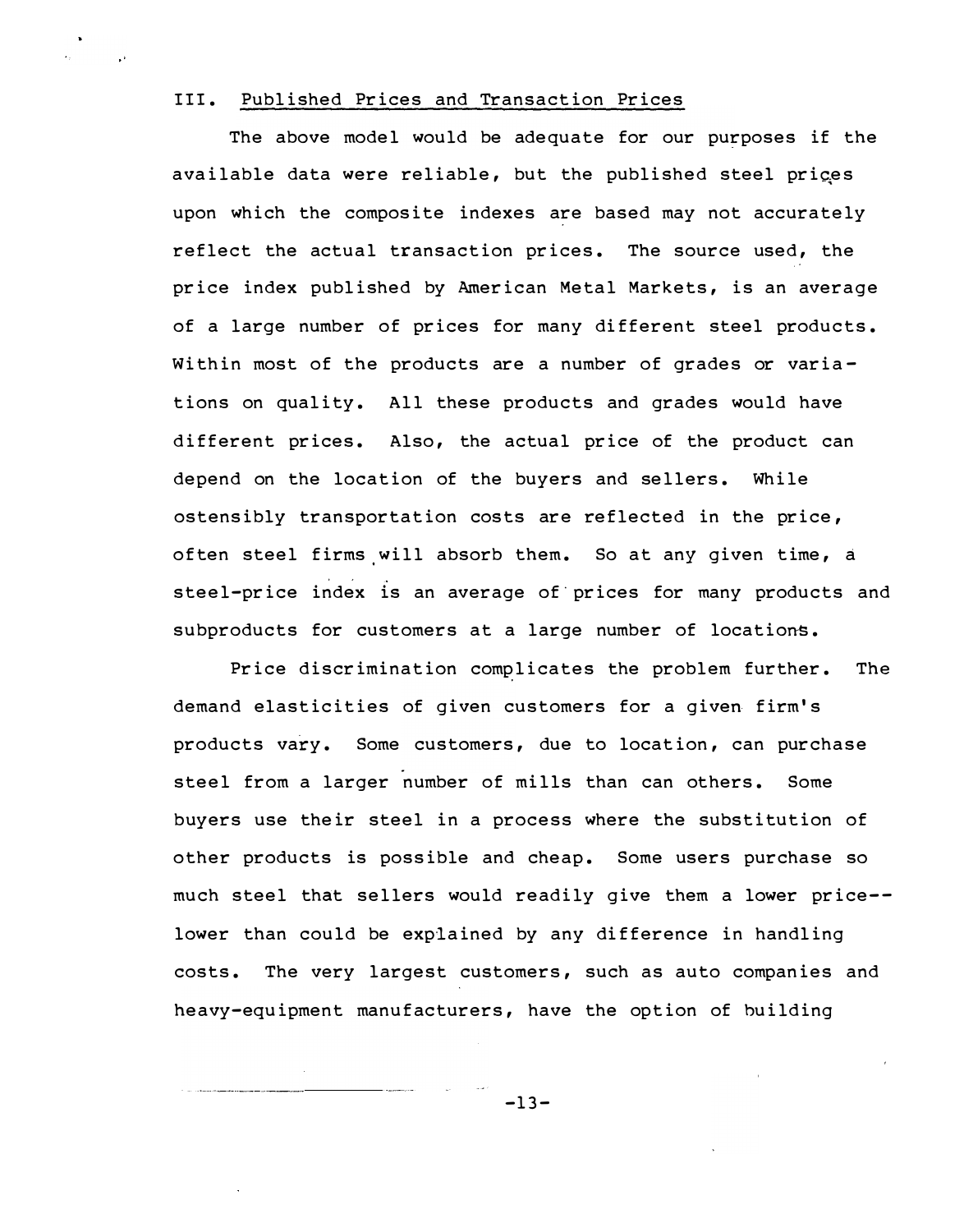their own mills.<sup>1</sup> So at any given time, different steel customers may pay a different price for the same product.

press showed extensive differences between transactions and list prices between $\scriptstyle\rm -1965$  and  $\scriptstyle\rm 1974$ . Therefore, given this In many if not most markets, these kinds of variations are always present, but composite price averages reflect the situation at a given time because changes in the published prices tend to be correlated with changes in real prices. In steel, however, much evidence shows that the published changes in comp osite prices may not re flect the real changes due to the presence of price shading. Many writers believe that price shading in steel was common for many periods [Oxenfeldt 1951; Rowley 1971, p. 88; Par sons and Ray 1975; and Tarr in the FTC Staff Report 1977 pp. 173-97]. Oxenfeldt showed that price concessions did occur in the late thirties and very early forties at times when capacity utilization was low [pp. 500-502]. Furthermore, Rowley concluded that there may have been price shading in other periods. Also Tarr's analysis of the trade literature, it is necessary to at least be aware of the problem of an inaccurate price series.

In steel, the nature of the market may make it advantageous for firms to deviate from their published prices for some customers. Generally the deviations occur when the demand curve moves. Because steel use is tied to cyclical items like

 $1$  Ford did, and International Harvester bought a steel mill.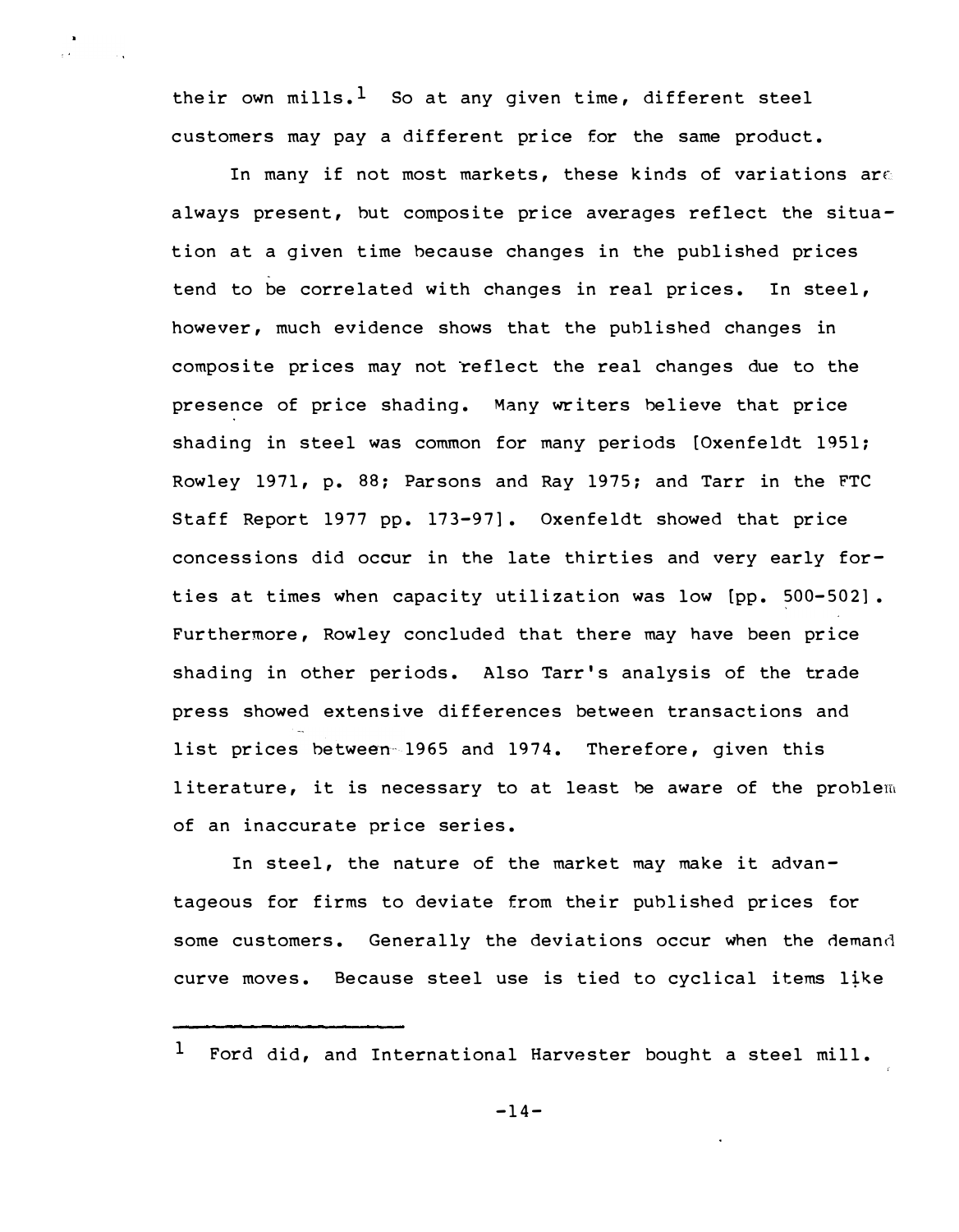capital spending and big ticket consumer products, this curve is often subject to radical shifts.

retain some customers, firms will discount to many of them When demand falls, firms have a very strong interest in keep ing book prices up because some buyers will be willing to pay the old prices. On the other hand, others will demand lower prices and threaten to take their business elsewhere. In order to keep the latter customers, firms will grant under-thetable discounts. If a firm were to lower book prices, however, it would lose the difference between the two prices for the customers willing to pay the old price. Moreover, it is not clear that the firm would necessarily keep the buyers wanting a discount, because other firms might retaliate on seeing the book price lowered. Therefore, to prevent retaliation and while holding the book price the same.

This process is generally not the end of the story; eventually discounts will become so prevalent that the bulk of the steel buyers will have the ability to demand and get a lower price. When this occurs, the companies will then change the book prices to more closely reflect reality.

When demand is increasing, the firms face a similar set of incentives in reverse. With rising demand, customers cannot obtain as many under-the-table discounts because they cannot find alternative sources of supply. This also gives steel firms the option to narrow the discounts that have been granted in the past. These changes can happen without the book price

 $-15-$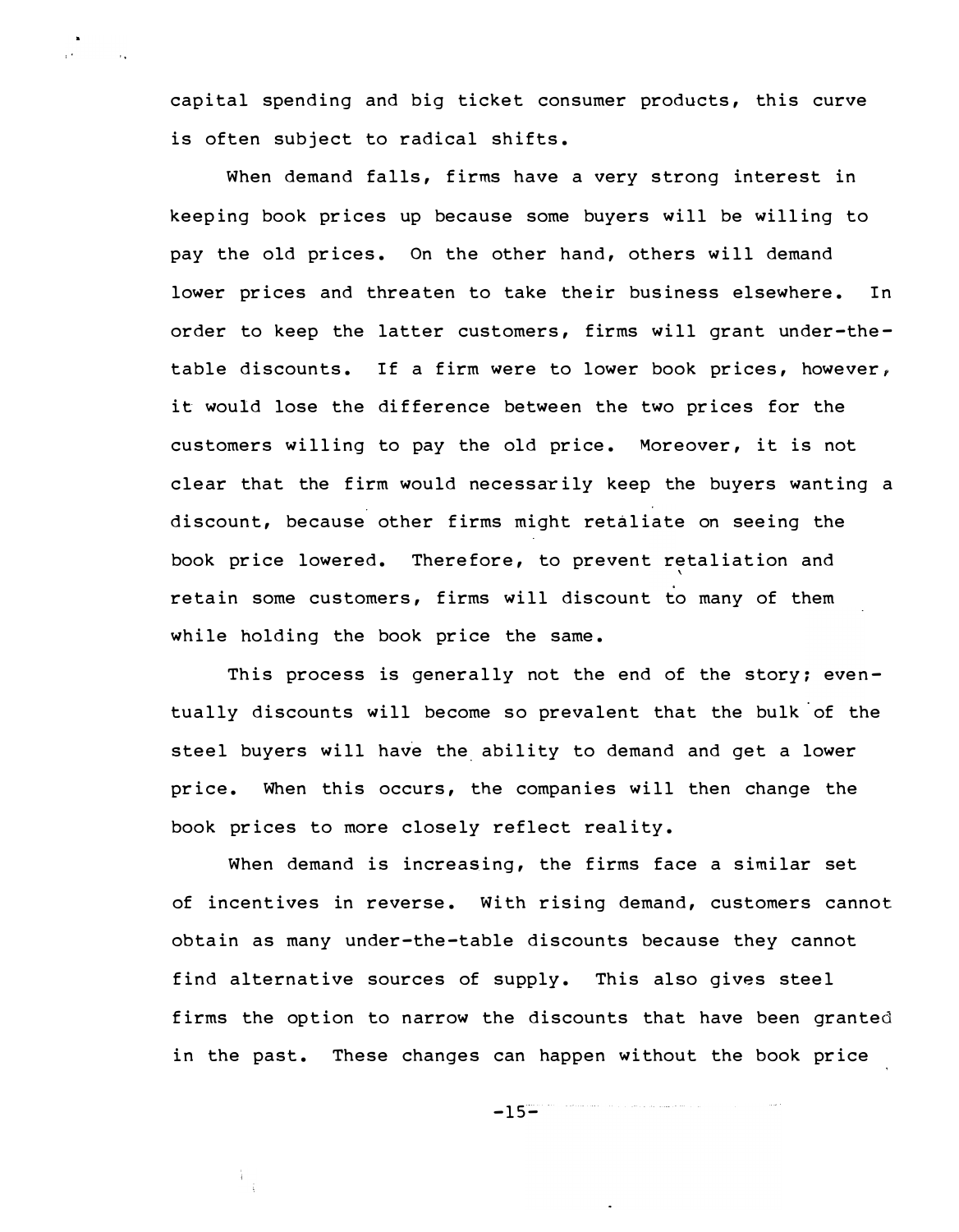being altered. As in the falling demand situation, however, eventually a point is reached where it is advantageous for firms to change the book price.

There is, however, an added complication to the increasing price situation arising from the interaction of the industry size and structure and the role of the Government. Historically, u.s. Steel and sometimes the other larger companies have lagged behind the smaller firms in raising prices. While the small companies would usually follow U.S. Steel on book prices, in times of high demand they would often charge somewhat higher real transactions prices. The larger companies have always been constrained by their fear of governmental intervention. This fear, then, has led them to mitigate somewhat their real price increases. The attitude of U.S. Steel was very similar to that of a public utility; the firm always feared that if it were to take full advantage of its position, the Government would intervene. One authority stated,

> Steel executives may be likened to executives of a public utility. They aim for the maximum profit in a way that will not unduly ar ouse Congress, the antitrust authorities, or the general public [Oxenfeldt 1951, p. 508].

This situation would be much more relevant to U.S. Steel or Bethlehem, the number-two company, than to the smaller producers. So the latter firms may thus be able to raise some prices faster than the larger firms. Consequently, the price index which usually reflects the book prices of the larger

 $-16-$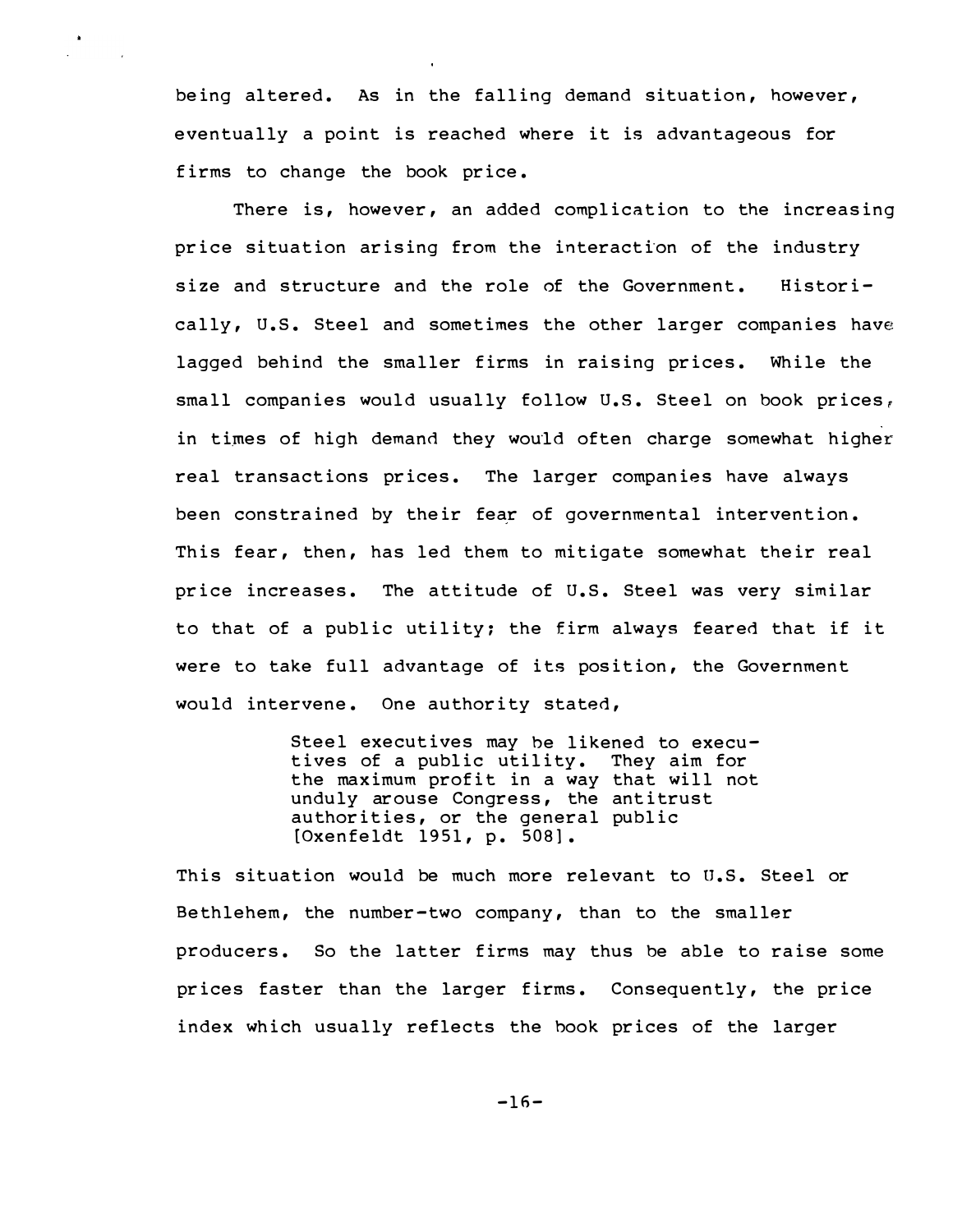companies may deviate from the real average price when demand is increasing for this reason as well.

Before developing a way to deal with this phenomenon, a further discussion of supply is needed. Supply conditions in the steel industry change more slowly than demand conditions. Over time, increasing factor prices have pushed the supply curve up. On the other hand, increasing capacity and technological progress have somewhat compensated for this tendency by pushing the curve to the right [Gold 1976]. Factor prices do not seem to move in wide gyrations, and capacity has increased only in small increments. Even when new plants have come on line, they are usually phased in over a number of years. Technological progress has also been incremental; in contrast to many other markets (computers for instance), new innovations are only slowly adopted by the steel industry.<sup>1</sup>

At times, however, it can be shown that if the factor prices for all firms are moving in tandem, then, book price variation due to supply changes might reflect transactions price changes. This occurred when firms encountered industrywide union wage negotiation [Morkre 1968], but up until the late 1930's there was no such industrywide negotiation. Also, in the sixties, firms would not automatically raise prices in

 $-17-$ 

 $1$  For instance, with the Basic Oxygen Furnace (BOF) a superior steel furnace, the first U.S. plant was built in the early fifties, but by 1970, only 48 percent of the industry capacity was BOF.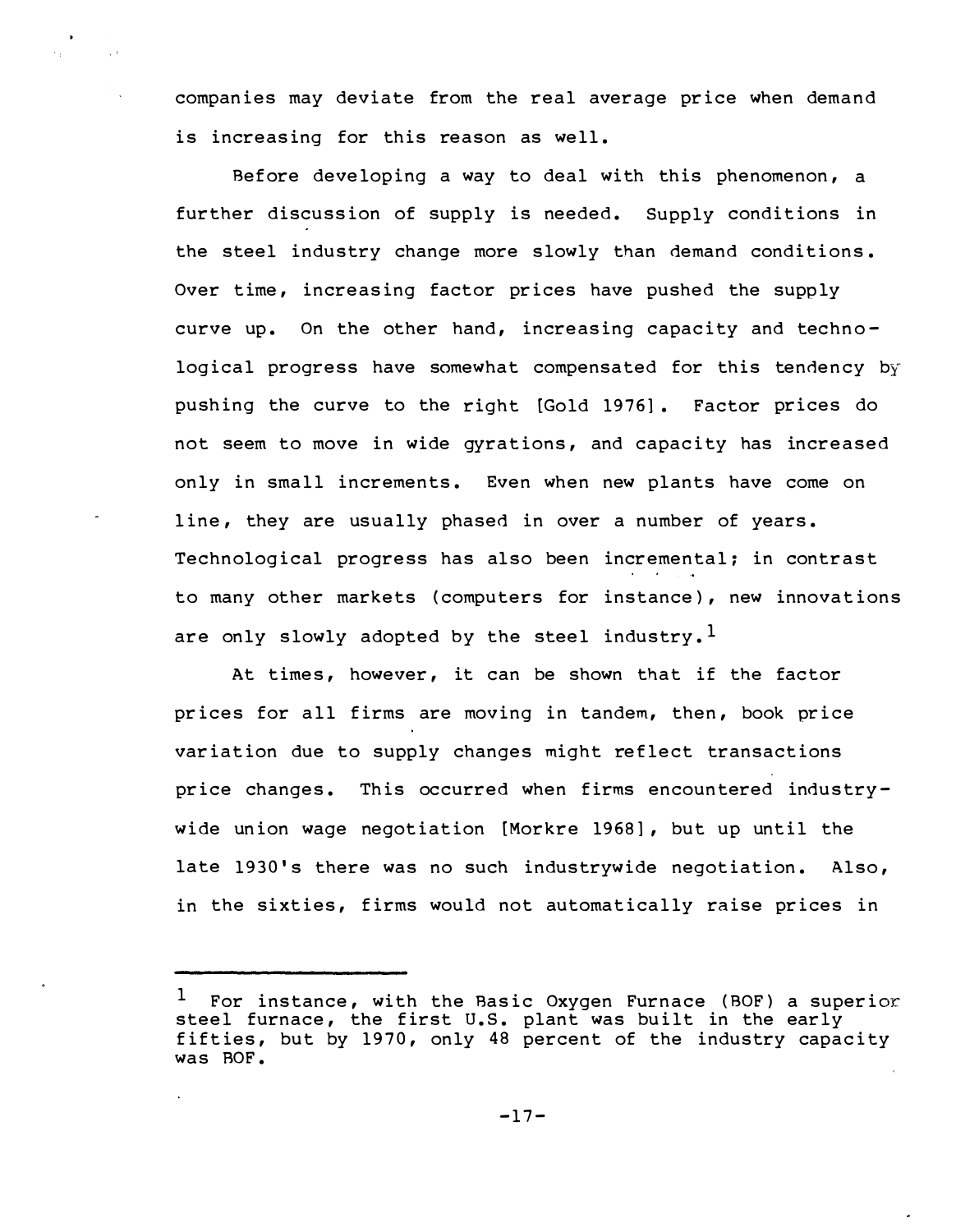response to negotiated wage increases. Consequently, steel firms operate in an environment of slowly changing supply and widely fluctuating demand conditions. The deviations of real prices from book prices are thus a function of changing supply and demand but generally with demand changes having the greater influence.

This problem is technically errors in variables where the stochastic nature of the independent variables leads to biases in the ordinary-least-squares estimation technique. Several methods have been used to deal with this condition, among them various kinds of instrumental variable. (See Johnston 1972, pp. 281-92.) Usually the methods depend on either an exact or the assumption that this error has a normal distribution knowledge of the error distribution of the variable in question independent of any other variables in the equation.

With the measurement error found in the composite steelprice indexes, however, these methods are inappropriate. The relationship between price discounting and the state of supply and demand means that the measurement error in price is corre lated with the exogenous variables in the two relationships especially demand. Thus, the usual parameter estimates are biased because there is still an error in the first-stage predicted value that is correlated with the exogenous variables, namely the difference between the reported and transactions prices.

 $-18-$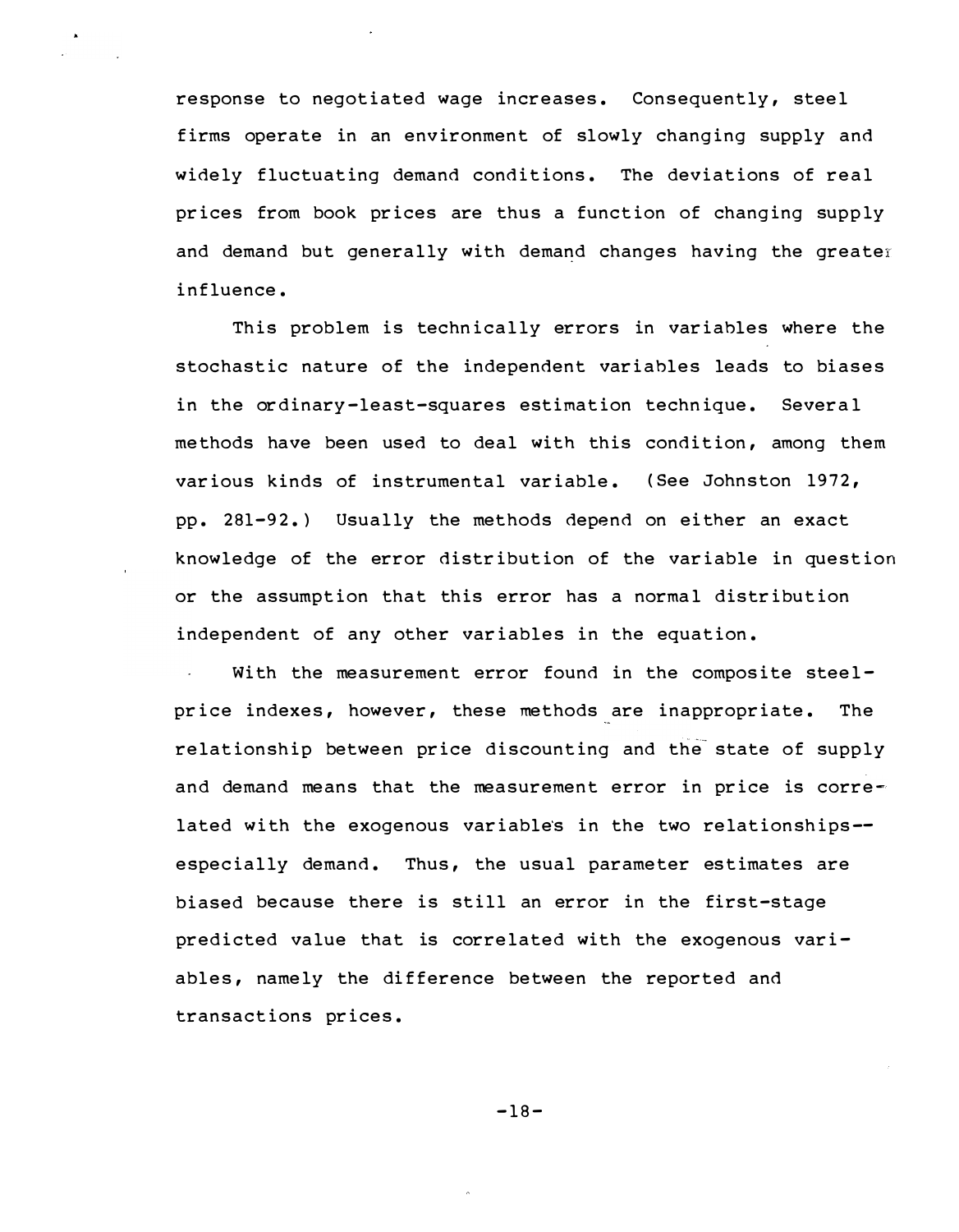To sum up, these two variables probably deviate, and only slowly do changes in the former reflect changes in the latter. Also, the variables affecting this deviation when prices are rising differ somewhat from those affecting it when prices are falling. In the former case, fears of antitrust action and other Government intervention may have led some firms to either hide or defer some price increases. On the other hand, in both situations, differences in the price elasticities among customers can lead to real prices changing faster than reported book prices.

Consequently, a way to account for these conditions must be developed. A partial-adjustment model will be used to derive an appropriate instrumental variable. The change in the natural logarithm of book price is a function of the difference between the logarithms of new real price and the old book price,

$$
\ln P_t - \ln P_{t-1} = \alpha (\ln P_t^* - \ln P_{t-1})
$$
 III:1

where

 $P^*$  = transactions price in time t,  $P_t$  = book price in time t.<sup>1</sup>

 $\alpha \leq 1$ ,

ı We examined the special attributes of setting this equation in log form. Multiplicatively it is as follows:

$$
\frac{P_t}{P_{t-1}} = \frac{P^* \alpha}{P_{t-1}}.
$$

It appears that the deviation of real and book prices can be modeled in terms of ratios as well as in terms of differences.

(footnote continued)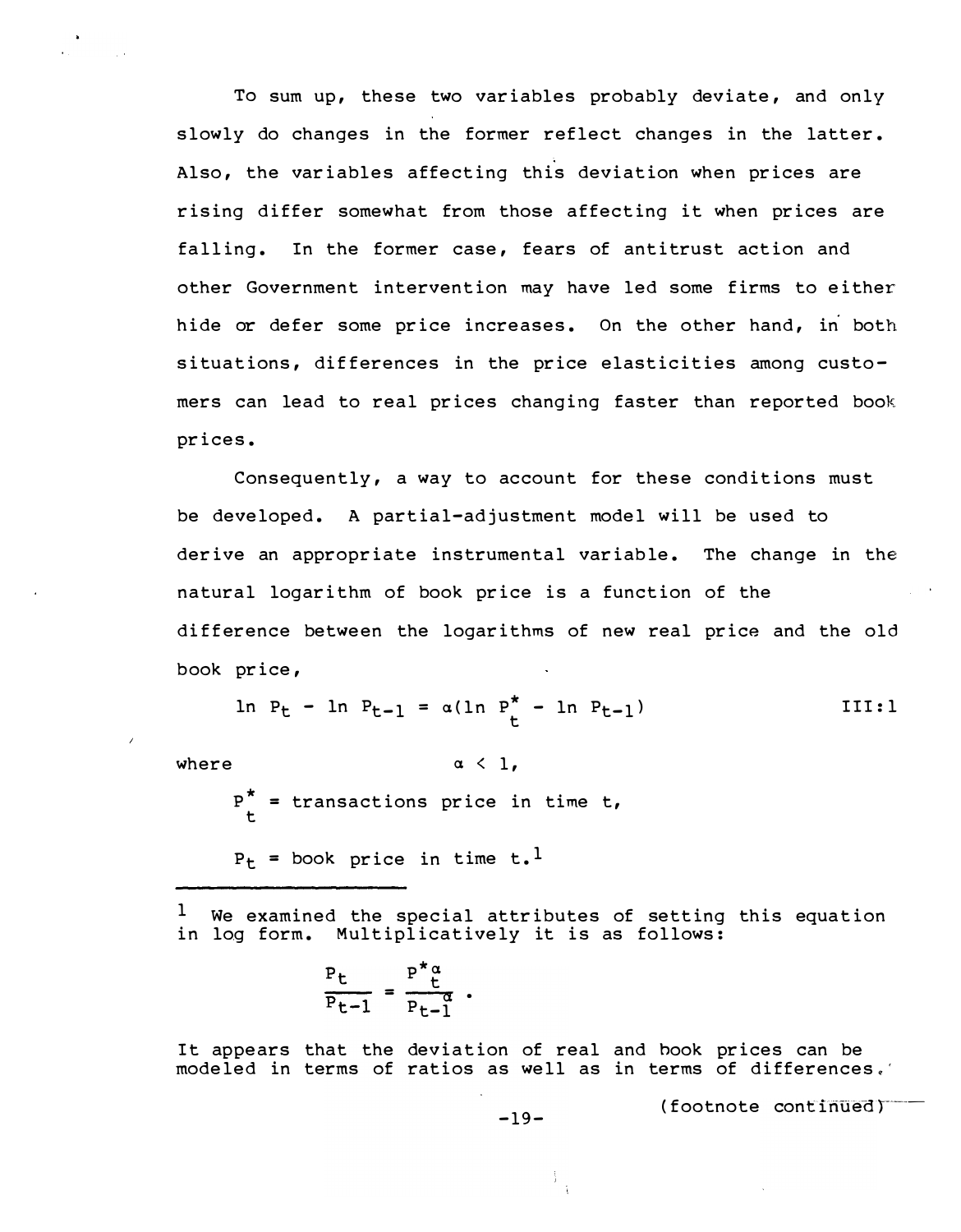Solving this equation for ln  $P^*$ , one arrives at t

$$
\ln \ \ P_{t}^{*} = \frac{\ln \ P_{t} - \ln \ P_{t-1}}{\alpha} + \ln \ P_{t-1} \ .
$$

This model of real price has three advantages, the real price  $\,$ deviation from book price is a function of previous price changes. Also the model re flects the tendency of book price changes to eventually follow transactions price changes. Third, if past writers on steel were generally wrong and book prices do reflect transactions prices, expression III:l will collapse into

$$
\ln P_{t} = \ln P_{t}^{\star}.
$$
III:1a

This would occur when  $\alpha$  equals one, a hypothesis that can be statistically tested.

Equation III-2 can be substituted into equations II:3 and II:12 in the supply and demand system to correct for the errors in variable problem. This gives us the following system:

(footnote continues)

While the linear form of the adjustment equation (III:1) means that the ratio of book price change  $(P_t - P_{t-1})$  to the partial adjustment ( $P_t^{\tau}$  -  $P_{t-1}$ ) is constant, the log form of III:1 makes this ratio a variable. An examination of the behavior of this equation over a plausible sample shows that the larger the real price decrease, the more the ratio of  $P_t$  -  $P_{t-1}$  to  $P_t^*$  -  $P_{t-1}$  falls, meaning that with large decreases in real prices, book changes tend to follow real changes more closely. On the other hand, the opposite is true with the price increases. Scrutiny of the behavior of the log equation over the range of our sample, however, shows that it closely mimics the linear model.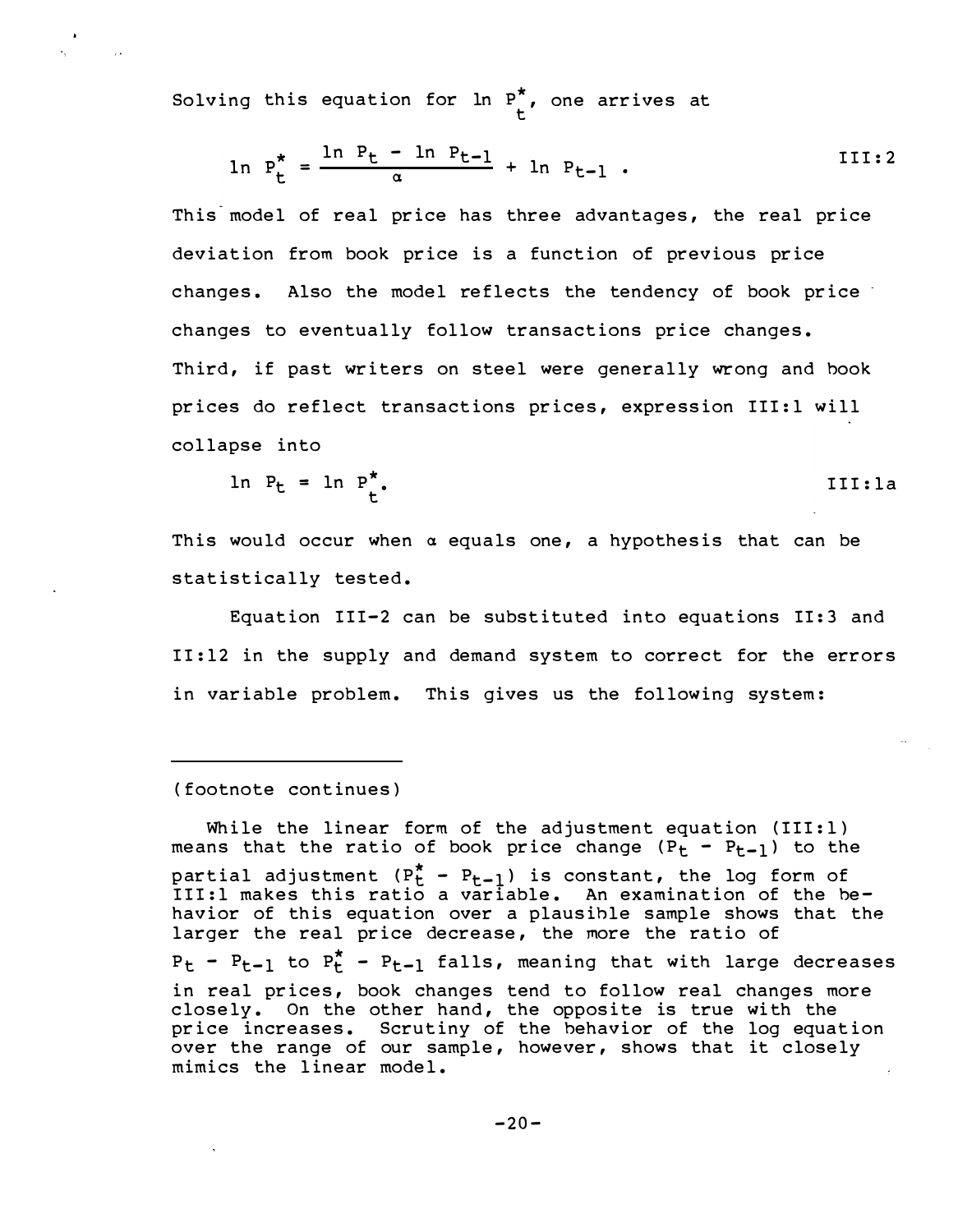$\ln O_d = \ln b_0 + \ln P_+^{\star} + b_1 \ln GMAN + b_2 \ln PNF + b_3 ID + b_4 DEP + v$ III: 3  $lnO_S = lng_0 + g_1lnP_+^* + g_2lnT + g_3lnCAP$ 

+  $g_4lnP_C$  +  $g_5lnP_{IR}$  +  $g_6lnP_L$  +  $g_7lnP_{SS}$  +  $g_8lnP_K$  +  $g_9D_1$ +  $g_{10}D_2$  +  $g_{11}DEP$  + w

where  $P_{i}^{*}$  = the left hand side of III:2. t

The problem of simultaneity between  $Q$  and  $P_t^*$  still exists. Therefore we need to derive an instrumental variable for or a first stage estimate of  $ln P_t^{\pi}$ . One can use III:3 to solve for a reduced form equation for lnP\*

$$
\ln P_t^{\star} = g_0 + B^{\dagger} Y_t + R^{\dagger} X_t + z_t, \qquad \text{III:4}
$$

where B' and R' are vectors of first-stage parameters and  $Y_t$ and  $X_t$  are respectively the vectors of exogenous demand and supply variables.

This is the equivalent to equation  $II: 13$ , the reduced form for the system with II:3 and II:12. Substituting III:4 into III:1, we then arrive at

 $lnP_t - lnP_{t-1} = \alpha g_0 + \alpha B'Y + \alpha R'X - \alpha lnP_{t-1} + \alpha z_t.$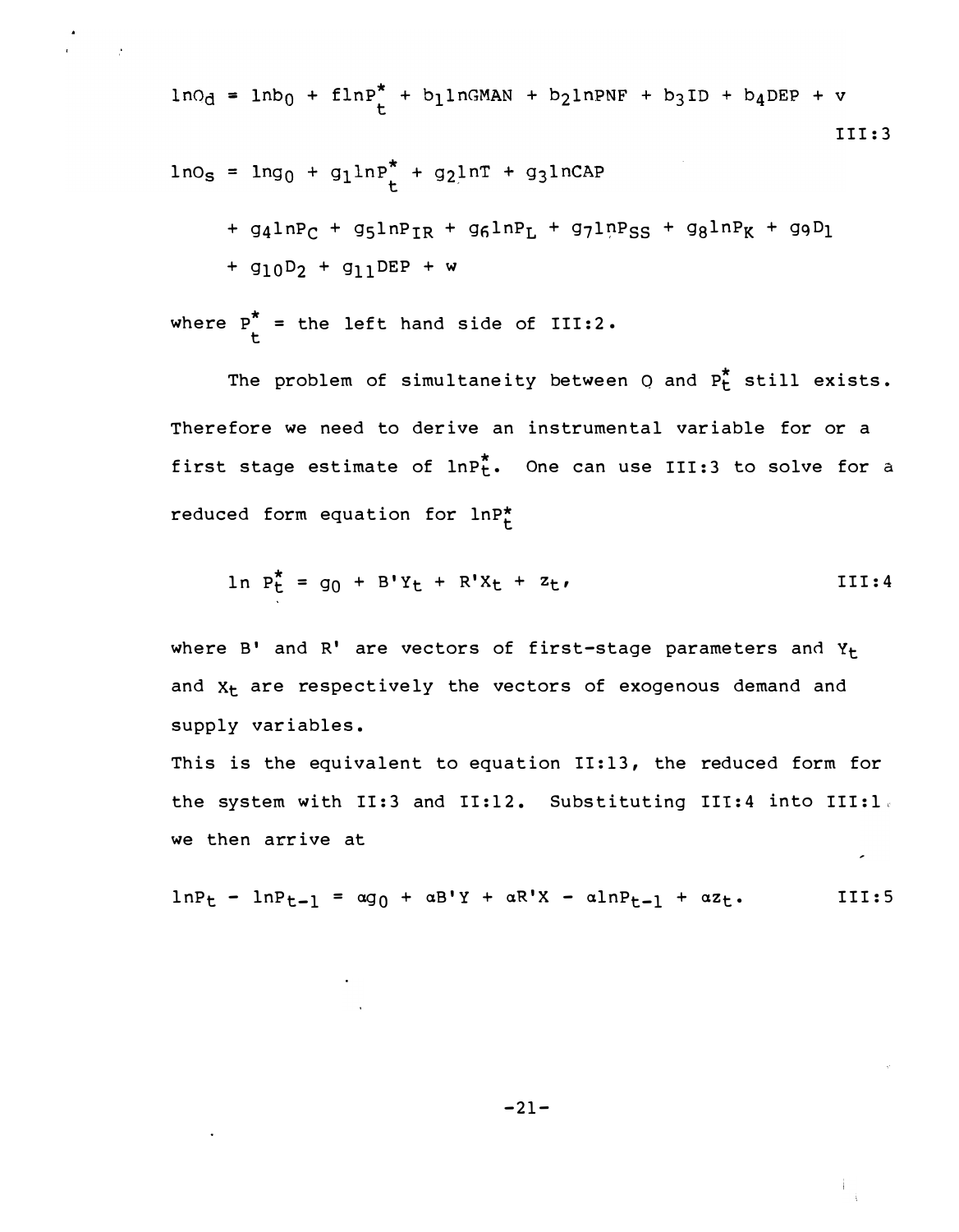The predicted value of this equation (ln  $P_t - np_{t-1}$ ) can be employed to find the instrument for  ${\tt lnP}^\star$  to use in III:3. t Measuring equation III: 5 also gives us an estimate of  $\alpha$  which also can be used to solve for the predicted real price log, as follows:

$$
\ln \hat{P}_t^* = \frac{(\ln P_t - \ln P_{t-1})}{\hat{\alpha}} + \ln P_{t-1} \quad (111.6)
$$

where (lnP<sub>t</sub>  $-$  lnP<sub>t-1</sub>) = the predicted value of (lnP<sub>t</sub> - lnP<sub>t-1</sub>) equal to III:5 less the residual term,  $\,$ azt•

 $\hat{\alpha}$  = the measured value of  $\alpha$ .<sup>1</sup>

This equation essentially measures the expected value of  ${\tt lnP}^\star$ t which is the combination of the expected value of

( $lnP_t$  -  $lnP_{t-1}$ ) divided by  $\alpha$  and the expected value of  $lnP_{t-1}$ which since lagged list price is predetermined vis a vis III:3 equals  $\ln P_{t-1}$ . Equation III:6 can now be used as a first stage

<sup>1</sup> There is a peculiarity about the variance of  $(lnP_t - lnP_{t-1})$ about its predicted values. The difference between the predicted value,  $(lnP_t - lnP_{t-1})$ , and  $(lnP_t - lnP_{t-1})$  has two components, one arising from the difference between  $\text{lnP}_t^*$  and  $lnP_t^{\pi}$ , and the other arising from the difference between  $\hat{\alpha}$  and  $\alpha$ . To see how this effects the results we should solve for the following:

 $(\ln P_t - \ln P_{t-1}) - (\ln P_t - \ln P_{t-1}).$ 

The value of this difference is  $az_t$ , a scalar of  $z_t$ , the difference between  $\ln \hat{P}_{t}^{*}$ , and  $\ln P_{t}^{*}$ . This scalar cannot change the estimation results.

 $-22-$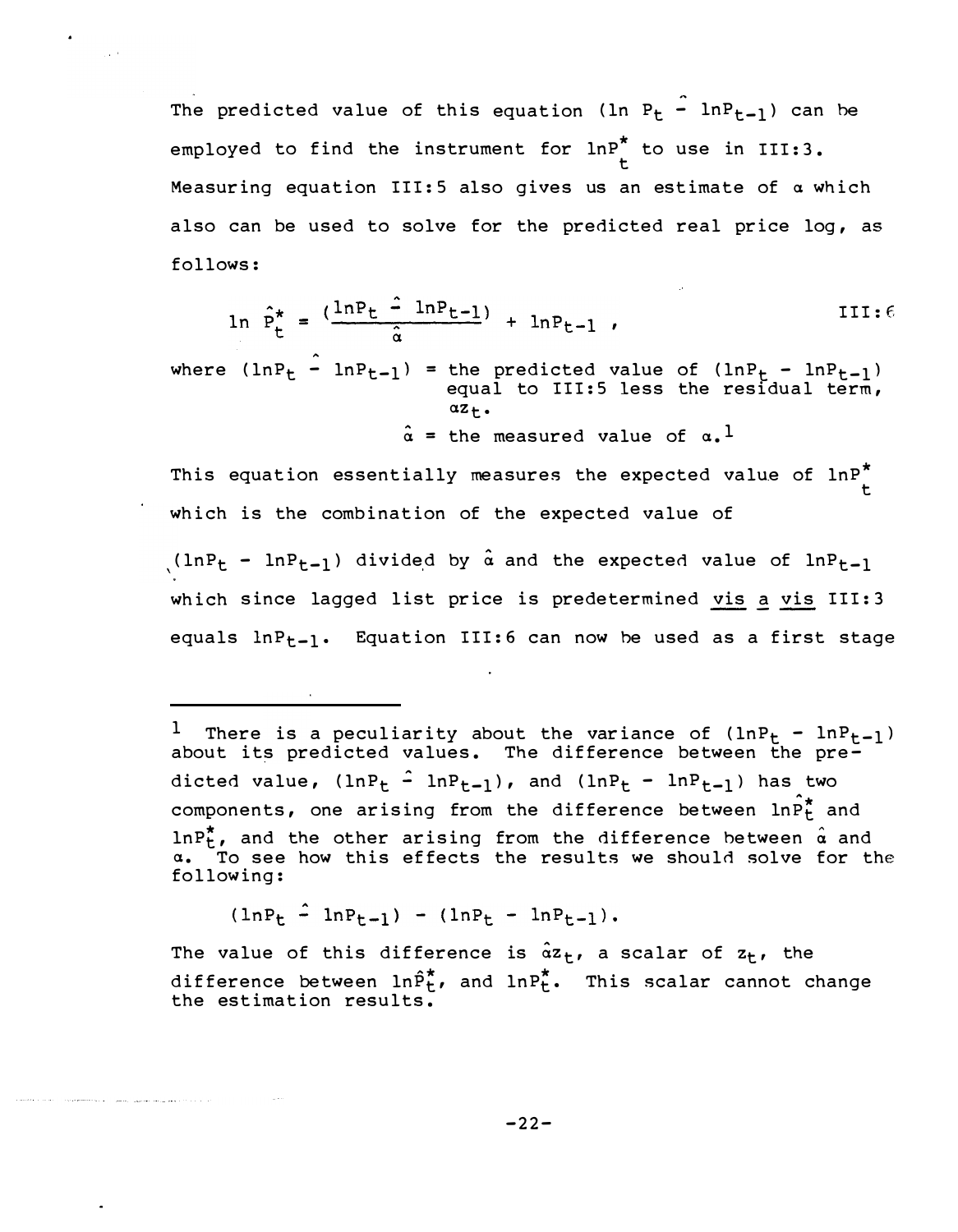estimate in III:3, and second and third stage measurements can be made for the system.<sup>1</sup>

So in measuring the supply and demand equations for steel, we take advantage of the tendency of book price to eventually follow transaction prices. To summarize the full system that  $\Re$ are measuring can be viewed as follows:

$$
lnQ_d = lnb_0 + f \frac{(lnP_t lnP_t - 1)}{\alpha} + flnP_{t-1} + b_1 lnGMAN + b_2 lnPNF
$$

+  $b_3ID$  +  $b_4$ DEP + v

$$
\textbf{III:} \, 3\,a
$$

$$
lnQ_S = lng_0 + g_1 \frac{(lnP_t \hat{=} lnP_{t-1})}{\alpha} + g_1 lnP_{t-1} + g_2 lnT + g_3 lnCAP
$$
  
+  $g_4 lnP_C + g_5 lnP_{IR} + g_6 lnP_L + g_7 lnP_{SS} + g_8 lnP_K + g_9 D_1$   
+  $g_1 0 D_2 + g_1 1 DEP + w$   

$$
lnP_t - lnP_{t-1} = \alpha (lnP_t^* - lnP_{t-1}).
$$

#### IV. The Results

We will now estimate a model of the steel industry that takes into account the difference bet ween reported and transaction prices as shown in III: 3a. The first two equations of

 $\mathcal{L}$ 

<sup>&</sup>lt;sup>1</sup> Our theory predicts that when prices are rising, the speed at which book prices adjust to transactions prices may deviate from that of when they are falling. Therefore, the partialadjustment model could be set up to take "the adjustment velocity difference into account, but with this sample we do not have enough observations to accomplish the task.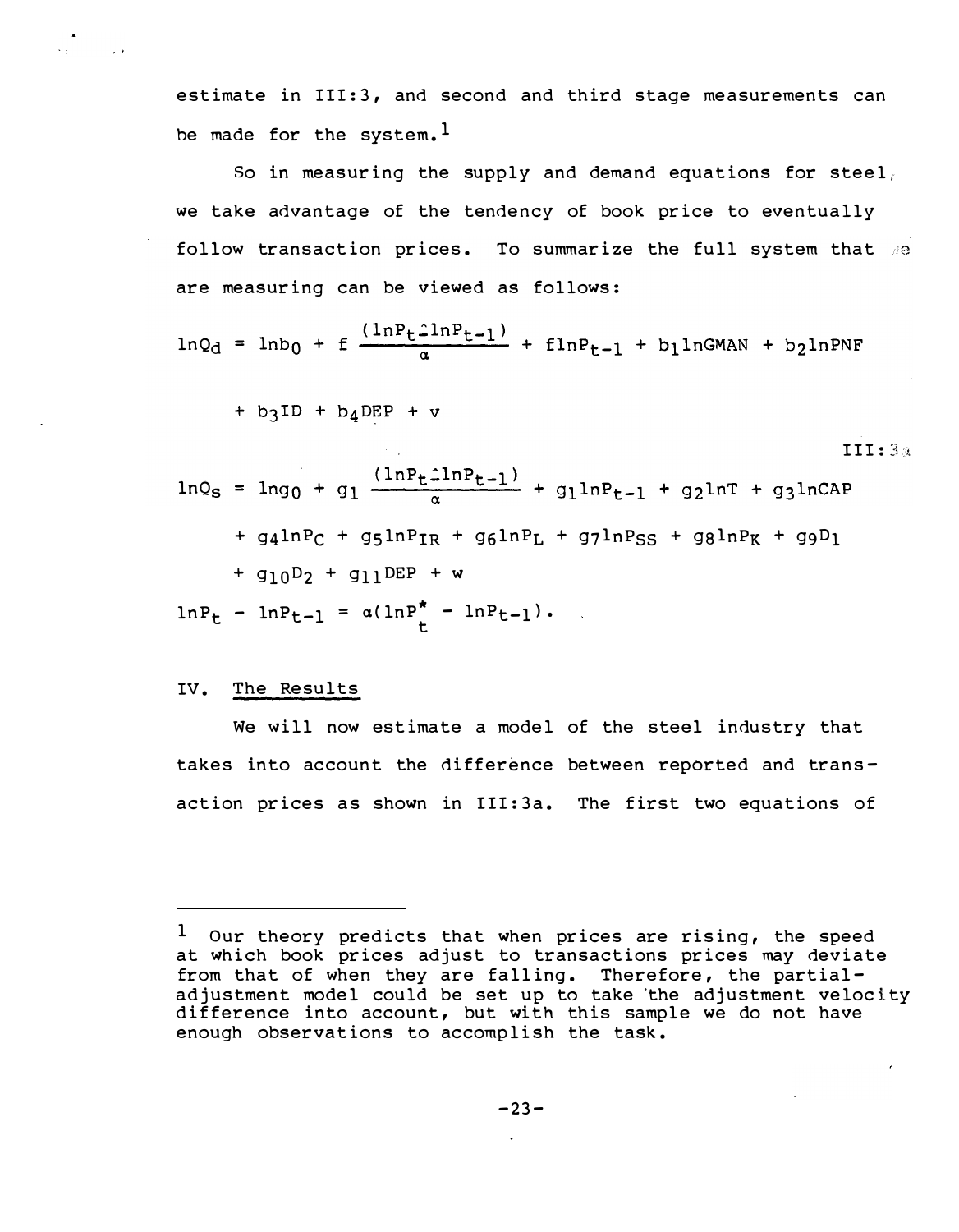the system are nonlinear in the parameters, since f and g<sub>l</sub> both appear in a ratio form with  $\alpha$ . On the other hand, the  $\alpha$  coef ficient can be measured from the reduced form for the third equation. With the estimated  $\alpha$  used in the formula for the price instrument, linear methods can be employed to measure the first two equations. This procedure is analogous to two stage least squares. By using the estimated residual covariance matrix from this technique, three stage estimates can be made. These procedures take into account the usual simultaneity problem. As it happens, these methods are identical with the most commonly used nonlinear estimates, nonlinear two and three ·stage least squares (see Amemiya 1974, Jorgenson and Laffont 1974 and Hausman 1975) .

Tables I and II show respectively the various estimates of the demand and supply equations. The demand-equation results seem quite reasonable; the corrected  $R^2$ 's are high: .970 for the 2SLS estimate and .963 for the 3SLS estimate. All the regression coefficients have the expected signs. Manufacturing activity (GMAN) has a positive effect on steel consumption. Other things equal increases in nonferrous-metal prices seem to have led to greater steel use. For both techniques, the intercept dummies for after 1945 and the depression have the predicted signs. Last and most important, the coefficients for price,  $P_{\cdot}^{*}$ , equalling demand elasticity in our specification are t less than zero.

 $-24-$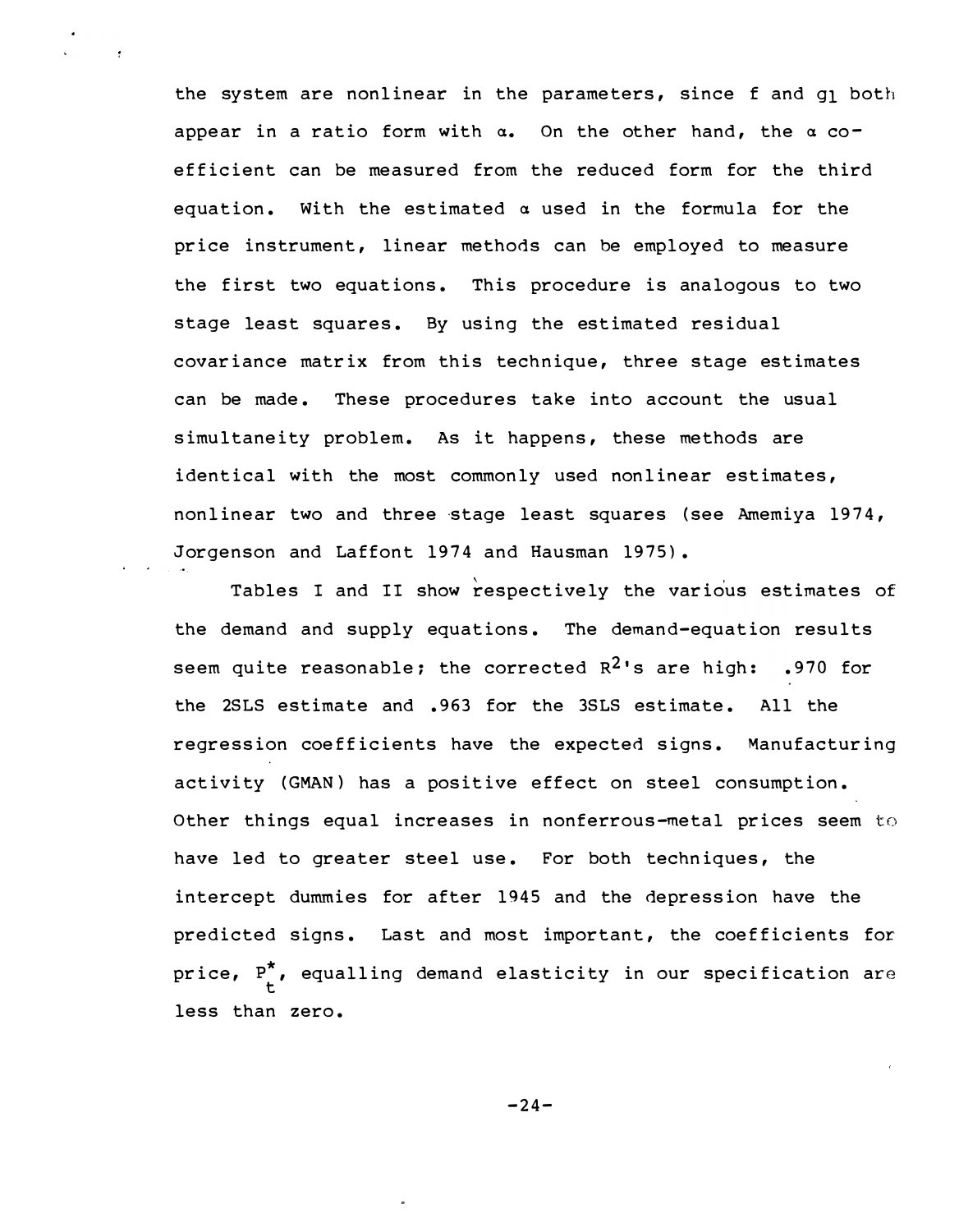#### Table I

| $\sim$<br>Estimation<br>techniques | The<br>adjustment<br>variablel<br>(a) | Constant<br>(a) | $1nP_t - lnP_{t-1}$<br>$\alpha$<br>an1<br>$1nP_{t-1}$<br>(एम) | Manu-<br>facturing<br>$\frac{\text{output}}{\text{(CMAN)}}$ | Nonferrous-<br>metal prices<br>(PNF) | The intercept<br>dumny<br>(1D) | The<br>dummy for<br>depression<br>(DEF) | $\underline{R}^2$ | <b>F-value</b> |
|------------------------------------|---------------------------------------|-----------------|---------------------------------------------------------------|-------------------------------------------------------------|--------------------------------------|--------------------------------|-----------------------------------------|-------------------|----------------|
| 2SLS                               | 0.645<br>(5, 60)                      | 11.870          | $-0.738$<br>(-3.78) <sup>**</sup>                             | $0.930$<br>(10.40) <sup>**</sup>                            | $1.290$<br>(7.64) <sup>**</sup>      | $0.240$<br>(2.58)**            | $-0.041$<br>$(-0, 79)$                  | .970              | 305.65         |
| 3SLS                               |                                       | 11.869          | $-0.725$<br>(-3.67) <sup>**</sup>                             | $0.924$<br>(10.21) <sup>**</sup>                            | $\frac{1.281}{(7.50)}$ **            | $0.235$<br>(2.49) <sup>*</sup> | $-0,044$<br>$(-0.82)$                   | .963              | 123.04         |

 $\mathbf{f}$ 

The Adjusted Instrumental Variable (AIV) Estimates for the Demand Curve of the U.S. Steel Industry for the Periods 1920-40 and 1946-72

<sup>1</sup> The adjustment variable is the same for all the estimates since it is estimated for the third equation of III:3a.

 $\pmb{\star}$ Significant at the 95-percent level of a one-tail test.

 $\star\star$ Significant at the 99-percent level on a one-tail test.

+ Significant at the 95-percent level on a two-tail test.

++ Significant at the 99-percent level on a two-tail test.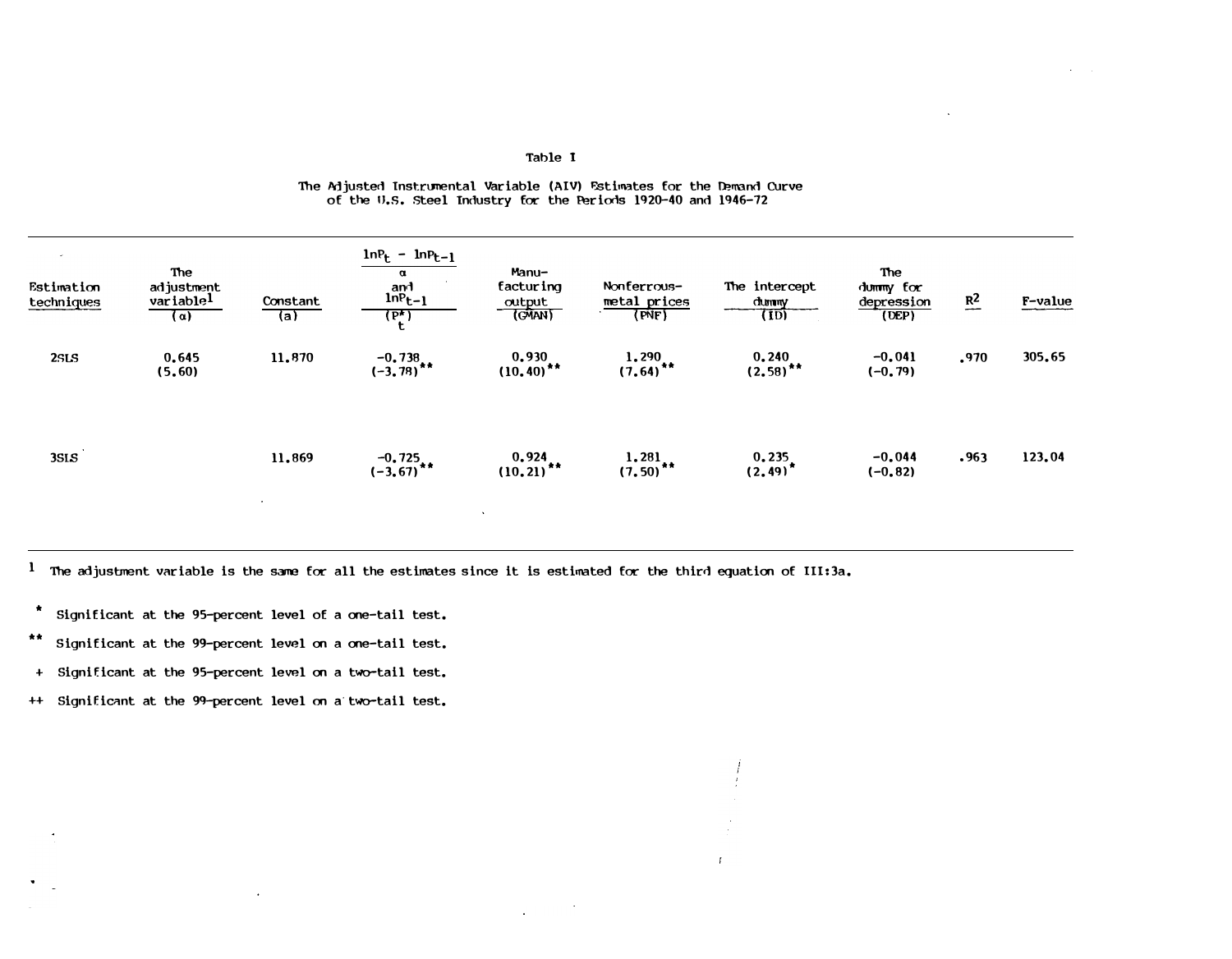#### Table II

l.

# The Adjusted Instrumental Variable (AIV) Estimates for the Supply Curve of the U.S. Steel Industry for the Periods 1920-40 and 1946-72

|                               |          | $1nP_t - 1nP_{t-1}$                                                                                                     |                                     |                                | Price of                         |                                                                                   |                                     |                                | Dunny variable for            |                                                             |                          |                            |                 |         |
|-------------------------------|----------|-------------------------------------------------------------------------------------------------------------------------|-------------------------------------|--------------------------------|----------------------------------|-----------------------------------------------------------------------------------|-------------------------------------|--------------------------------|-------------------------------|-------------------------------------------------------------|--------------------------|----------------------------|-----------------|---------|
| stimation<br>echnique<br>used | Constant | $\alpha$<br>and<br>$ln P_{t-1}$<br>$\frac{(\overline{P^*})}{t}$                                                         | Techno-<br>logical<br>change<br>(T) | Capacity<br>$\overline{(CAP)}$ | $\frac{\text{Coal}}{\ }$<br>(PC) | Iron<br>0 <sub>re</sub><br>$\widehat{\text{P}_{\text{IR}}}$                       | $\frac{1}{2}$<br>$\overline{(P_L)}$ | Scrap<br><b>Steel</b><br>(PSS) | Capital<br>$(\overline{P_K})$ | Basing<br>point<br>pricing<br>$\overline{(\mathfrak{d}_1)}$ | The<br>1960's<br>$(D_2)$ | The<br>Depression<br>(DEP) | $\frac{R^2}{4}$ | F-value |
| 2SLS                          | 7,628    | 1,467<br>(0.76)                                                                                                         | 0.178<br>(0.55)                     | $-0.036$<br>$(-1.83)$          | $-0.715$<br>(-2.78)**            | $-1.513$<br>(-2.15)**                                                             | 0.825<br>(2, 38)                    | 0.675<br>(4.42)                | $-0,956$<br>$(-0.42)$         | $-0.519$<br>$(-2.92)^{**}$                                  | $-0,026$<br>$(-0.14)$    | $-0,095$<br>$(-0.68)$      | .924            | 52.73   |
| 3SLS                          | 7,842    | 1,580<br>(0.80)                                                                                                         | 0,203<br>(0.62)                     | $-0.036$<br>$(-1, 79)$         |                                  | $-0.737$ $-1.536$ 0.811<br>$(-2.83)$ <sup>**</sup> $(-2.16)$ <sup>**</sup> (2.31) |                                     | 0,657<br>(4.25)                | $-1,068$<br>$(-0.46)$         | $-0.523$<br>(-2.91)**                                       | $-0.011$<br>$(-0.06)$    | $-0.110$<br>$(-0.78)$      | .963            | 123.04  |
|                               |          | * Significant at the 95-percent level on a one-tail test.<br>** Significant at the 99-percent level on a one-tail test. | ٠                                   |                                |                                  |                                                                                   |                                     |                                |                               |                                                             |                          |                            |                 |         |

+ Significant at the 95-percent level on a two-tail test.

++ Significant at the 99-percent level on a two-tail test.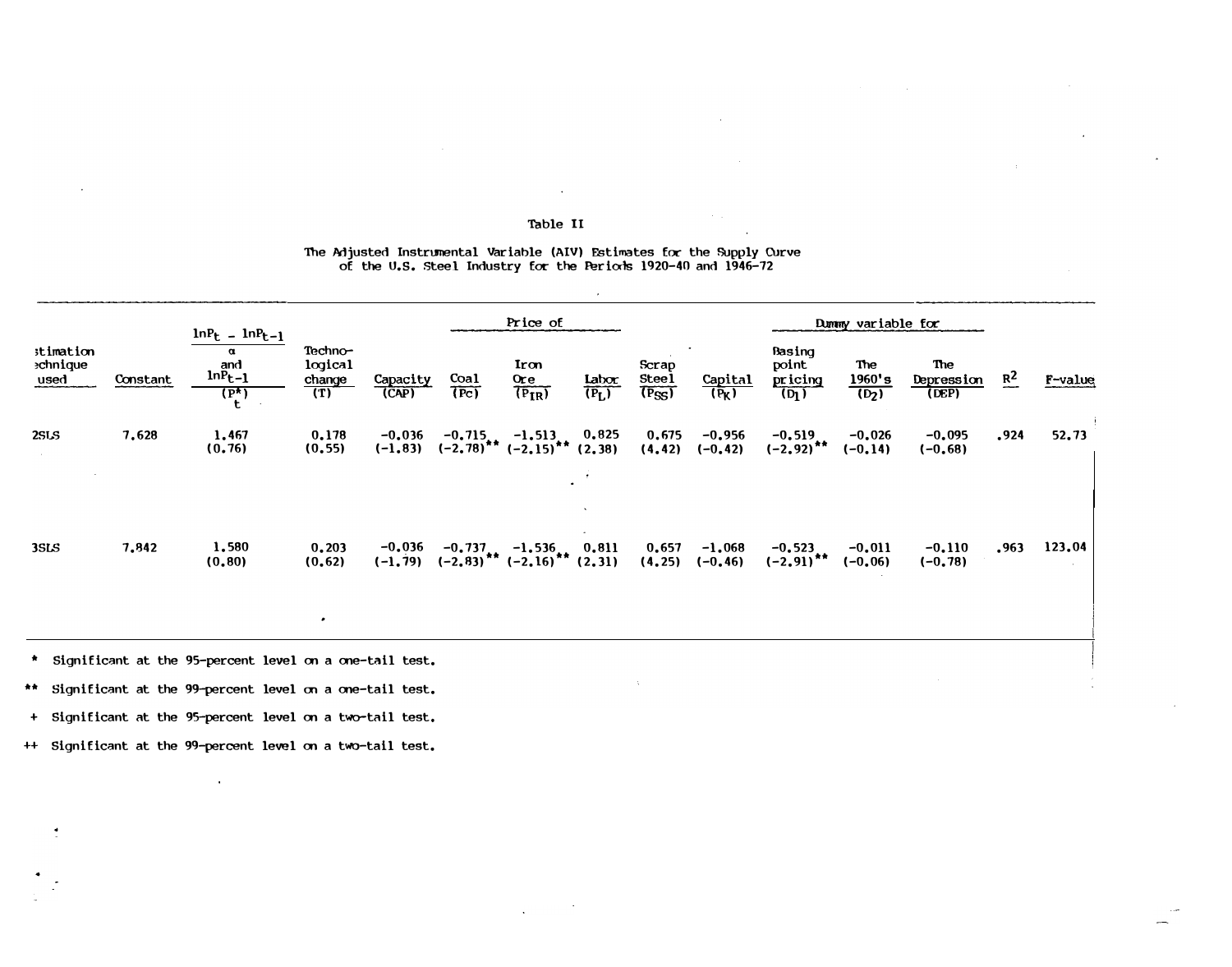The available tests for significance support the veracity of the demand model.<sup>1</sup> The coefficients for Price, GMAN, and PNF are significant at the 1 percent level. The coefficients for the intercept dummy for the years after 1945 are significant at the 5 percent level, but the variable for depression fails the significance test for both estimating techniques even though its signs are correct.

 $\cdot \cdot \cdot$ 

On the other hand, the results for the supply equation are not as promising. Input prices seem to be the source of the problem. For both estimating procedures, two of the input price variables (labor and scrap steel) have the wrong signs. (Since Q is the dependent variable, they should be negative.)

A possible reason for the unpredicted signs is that the steel industry is a large buyer in these input markets. Labor markets are usually local, and steel firms tend to be large employers in given areas. There are few alternative uses for scrap steel. Consequently, conditions in the steel industry may have had a significant effect on these prices implying simultaneity in the relationship between the dependent quantity variable and the input price variables. This simultaneity would lead to biased parameter estimates (see Johnston 1972, pp. 341-46 and Maddala 1977, pp. 242-52). To correct for this problem, one would have to enlarge the model to include the

<sup>&</sup>lt;sup>1</sup> With the 2SLS and 3SLS, only asymptotic t tests can be made with confidence (Maddala, 1977, p. 239).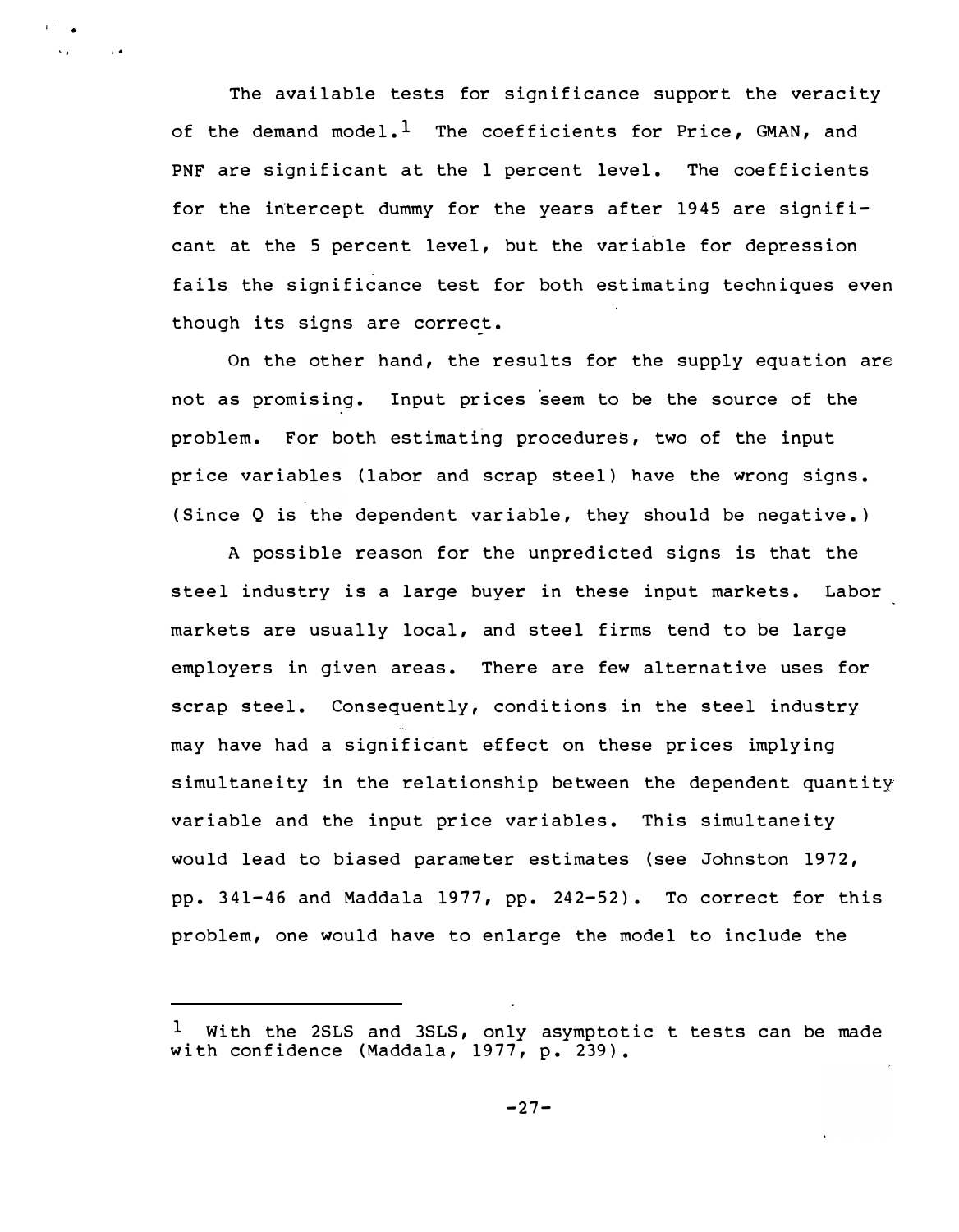equations for various input prices. For our purposes, however, the gain in accuracy from this extension is not worth the cost of developing a model that would include supply and demand equations for some of the input markets.

esting are the other coefficients for the changes in behavior.  $\,$ The abolition of basing-point pricing and the advent of the Advancing technology, other things equal, would lead to increasing production, and T has the predicted sign, but it is insignificant for both techniques. The coefficient for the Depression variable, DEP, should have a positive sign in the supply equation, but the results indicate a negative influence. Perhaps the depressing effect of economic conditions on the decision-makers' psychologies may have counteracted the positive effect on output of any weakened collusion. Particularly inter-1960's did lead to increases in output, and the coefficients of the former were statistically significant.<sup>1</sup>

The parameter estimates for steel price and capacity are not significantly di fferent from zero. Theory does not predict the sign of the latter, but the former should be positive which it is.<sup>2</sup> Probably the fact that the steel industry rarely

 $1$  The dummy variables were parameterized to have a value of one in the earlier periods for  $D_1$  and  $D_2$  and one during the depression for DEP.

 $2$  Increased capacity may lead to either higher or lower average and marginal cost, depending on economies of scale. Past work on plant scale economies in steel would suggest a flat industry supply curve in that the smallest efficient steel plant would ( footnote continued)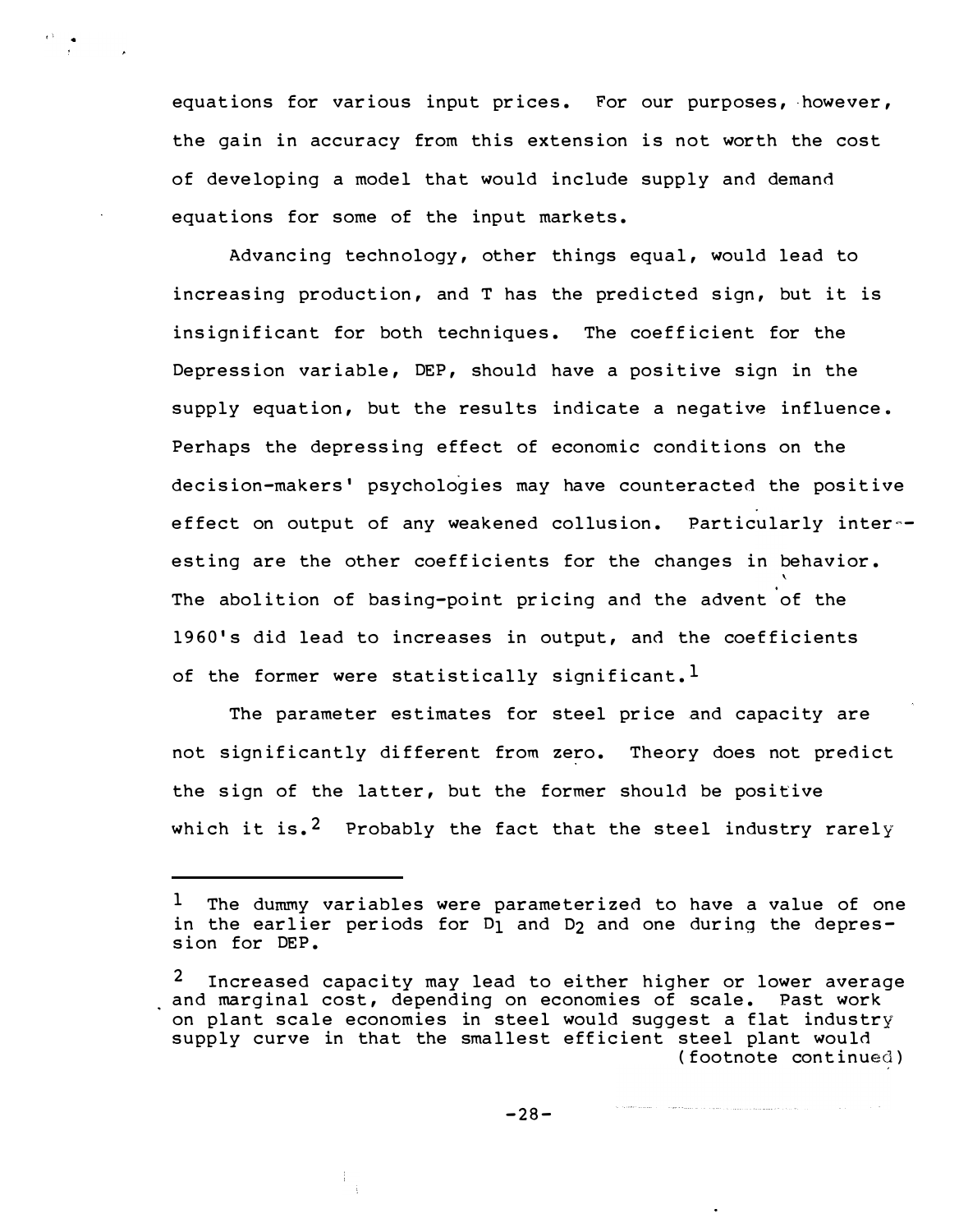operated near capacity somewhat attenuated the effect of price on output. The capacity variable was not significant for either equation on a two tail test.

In spite of some ambiguous supply-side results, at this point we have plausible estimates of demand elasticity,  $-0.738$ and -0. 725. They seem to be in accord with earlier estimates of shortrun demand elasticity (see Yntema, 1939 and Rowley, 1971, pp. 66-74). Yntema (1939) found elasticities in a range between -0.3 and -0.8, but his methodology was crude and he had a limited number of obser vations. Using intuitive methods, Rowley (1971, pp. 66-74) estimated an elasticity of  $-0.8$ .<sup>1</sup>

## v. Conclusion

 $\mathbf{r}^{\mathrm{t}}$  ...

This paper develops and measures the demand and supply functions for the American steel industry correcting for errors in the price variable. Generally it can be said that the demand

( footnote continues)

account for only a small percentage of total industry output [See Bain 1956 and Tarr 1978]. So possibly increasing the total amount of capacity and presumably fixed capital may not affect average or marginal cost. On the other hand, even though no individual plant economies exist, there may be economies of agglomeration as the industries supplying the steel-industry increase in size; so increases in measured capacity may lower costs.

<sup>&</sup>lt;sup>1</sup> Hekman's estimates of demand elasticity (1976 and 1978) are comparable with ours, but they are larger in absolute value than ours as one would expect for regional estimates. So consistency exists between the two estimates.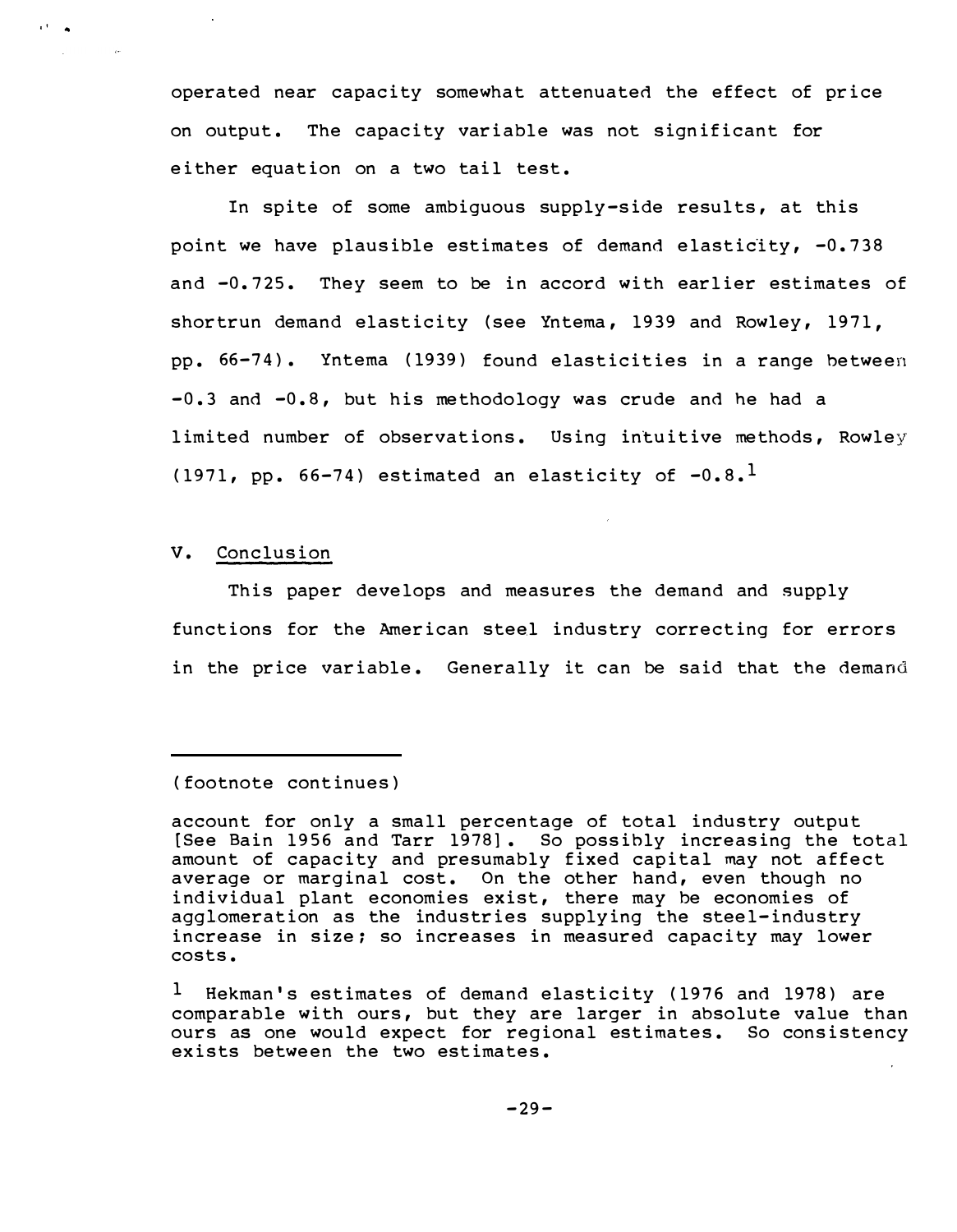measurement is successful, but problems persist in the supply equation. For the supply equation, some input price coefficients have the wrong signs; this is propably due to the simultaneity in the relationship between these input prices and steel output. Both labor and scrap steel are sold in markets where the steel industry is an extremely large user. Consequently to better model supply, one might add to the system price and output equations for labor and scrap steel or develop instruments for those price variables.

•' "

The theory that reported and transactions prices deviate is supported by the statistical significance of the difference between the adjustment variable,  $\alpha$ , and one (the t value here being 3.08). Consequently we can state with some confidence that we have made a good attempt to deal with this problem. If at a later date more accurate price data become available, then, comparisons can be made between this model and those using the accurate data.

In summary, this experiment seems to contradict earlier assertions that econometric techniques cannot be applied to steel. Ironically our demand elasticity estimates, -0.738 and  $-0.725$ , are not very different from the deductive estimate of Rowley (about  $-0.8$ ), a critic of applying econometrics to the steel market (1971, pp.  $66-74$ ). Consequently, the results may not only be useful to people studying steel but also to those estimating demand and supply in other industries with similar measurement problems.

 $-30-$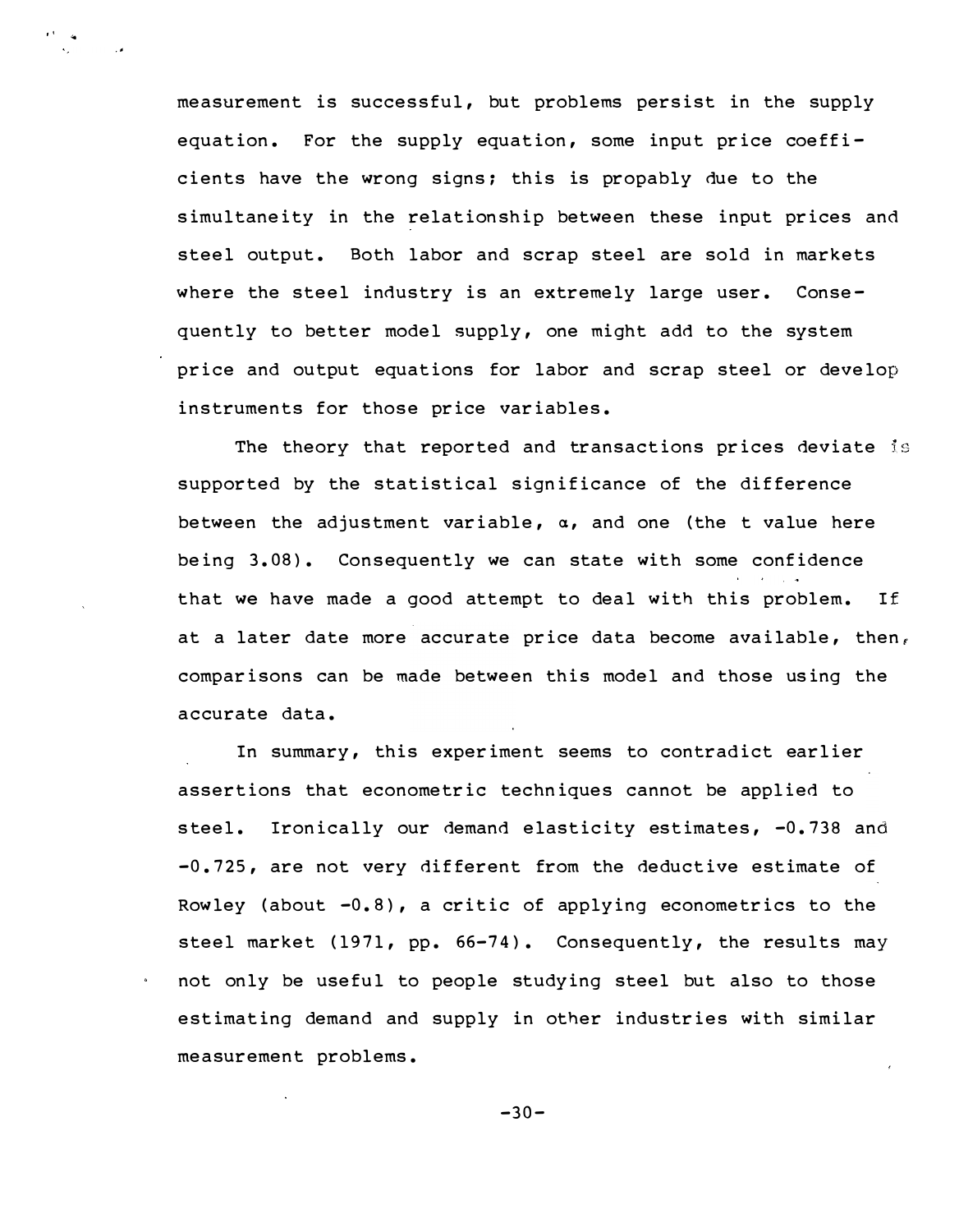#### **REFERENCES**

Amemiya, T. "The Nonlinear Two-Stage Least-Square Estimator." Journal of Econometrics 2(1974):105-110.

American Iron and Steel Institute. Annual Statistical Report. Washington, D.C.: American Iron and Steel Institute, 1910-1975, various issues.

. Directory of Iron and Steel Works for the United States and Canada. Washington D.C.: American Iron and Steel Institute, 1964, 1967, 1970 and 1974.

American Metals Market. Metal Statistics 1974. New York: American Metals Market Fairchild Publications, Inc., 1974.

Bain, J. S. Barriers to New Competition. Cambridge: Harvard University Press, 1956.

- Bosworth, B. "Capacity Creation in Basic-Materials Industries." Brookings Papers on Economic Activities 2  $(1976)$ .
- Caves, D. W.; Christensen, L R. and Swanson, J. A. "Productivity Growth, Scale Economies and Capacity Utilization in U.S. Railroads, 1955-74." American Economic Review 71, no. 5 (December 1981): 994-1002.
- Christensen, L. R.; Jorgenson, D. W. and Lau, L. J. "Transcendental Logarithmic Production Frontiers." Review of Economics and Statistics 55 (February 1973):28-45.
- Daughterty, C. R.; De Chazeau, M. G. and Stratton, S. S., Economics of the Iron and Steel Industry. New York: McGraw-Hill, 1937.
- Diewert, W. E. "Applications of Duality Theory." Frontiers of Quantitative Economics by M. D. Intriligator and D. A. Kendrick. Amsterdam, Oxford: North Holland Publishing  $Co., (1974): 105-71.$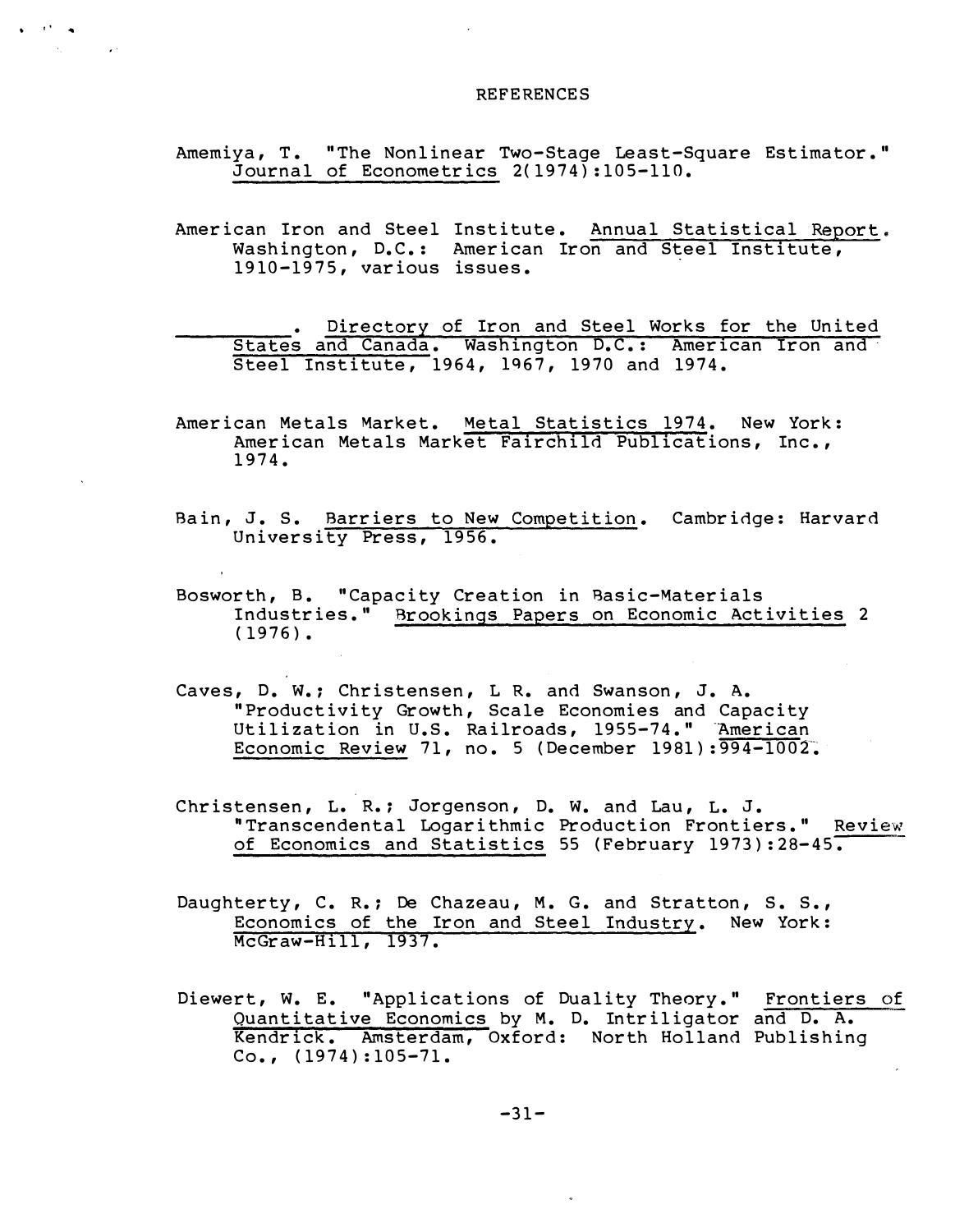#### REFERENCES (Continued)

- Federal Trade Commission Staff Report, R.M. Duke, R.L. Johnson, H. Mueller, P.D. Qualls, C.T. Roush, and D.G. Tarr. The United States Steel Industry and Its International Rivals: Trends and Factors, Determining International Competitiveness, 1977.
- Gold, B. "Tracing Gaps Between Expectations and Results of Technological Innovations: The Case of Iron and Steel," The Journal of Industrial Economics 25, no. 1 (September  $1976$ ):  $1 - 28$ .
- Hausman J. A. "An Instrumental Variable Approach to Full Information Estimators for Linear and Certain Nonlinear Econometric Models." Econometrica 43, no. 4, (July  $1975$ : 727-38.
- Hekman, J. S. "An Analysis of the Changing Location of Iron and Steel Production in the Twentieth Century," Ph.D. dissertation, University of Chicago, 1976.
	- "An Analysis of the Changing Location of Iron and Steel Production in the Twentieth Century." American Economic Review 68, No. 1 (March 1978):125-133.

Iron Age, vols. 175-213. 1955-73.

- Johnston, J. Econometric Methods. New York: McGraw-Hill, 1972.
- Jorgenson D. W. and Laffont, J. J. "Efficient Estimation of<br>Nonlinear Simultaneous Equations with Additive Disturbances." Annuals of Economic and Social Measurement 3, no. 4 (October 1974):615-40.

Jondrow, J., Devine, E., Jacobson, L., Katz, A., O'Neil, D. Removing Restrictions on Imports of Steel, chapter V, Arlington, VA.: Public Research Institute, 1975.

 $\frac{1}{4}$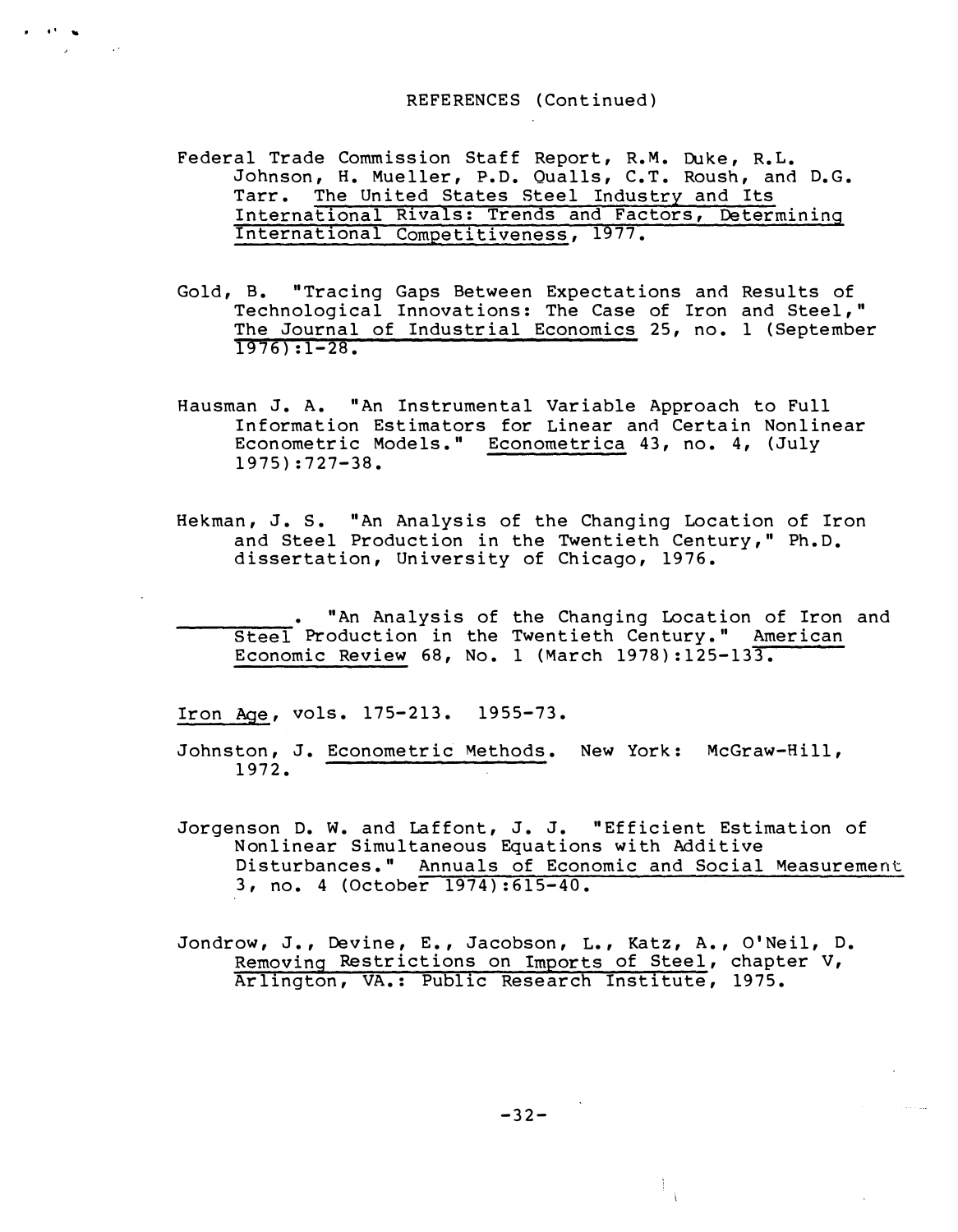#### REFERENCES (Continued)

Kendrick, J. W. Postwar Productivity in the United States. New York: National Bureau of Economic Research, 1973.

 $\mathbf{A}$ 

. Productivity Trends in the United States. Princeton: Princeton University Press, 1961.

Lau, L. J. "A Characterization of the Normalized Restricted Profit Function." Journal of Economic Theory 12 (February  $1976$ ): $131-63$ .

Maddala, G. S. Econometrics. New York: McGraw-Hill, 1977.

Mancke, R. "New Determinants of Steel Prices in the U.S.: 1947-65." Journal of Industrial Economics 16, no. 2  $(April 1968) : 147-60.$ 

Moody's Investors Service. Moody's Industrial Manual. New York: Moody's Investors Service, 1910-1975.

Morkre, M. E. "Short-Term Price Change in the Steel Industry." Ph.D. dissertation, Northwestern University, 1968.

Nerlove, M. Estimation and Identification of Cobb-Douglas Production Functions. Chicago: Rand-McNally College Publishing Co., 1965.

Oxenfeldt, A. R. Industrial Pricing and Market Practices. New York: Prentice-Hall, 1951.

Parsons, D. O. and Ray, E. J. "The United States Steel Consolidation: The Creation of Market Control." Journal of Law and Economics 18, no. 1 (April 1975):180-219.

Rippe, R. D. "Wages, Prices, and Imports in the American Steel Industry." Review of Economics and Statistics 52 (February 1970):34-46.